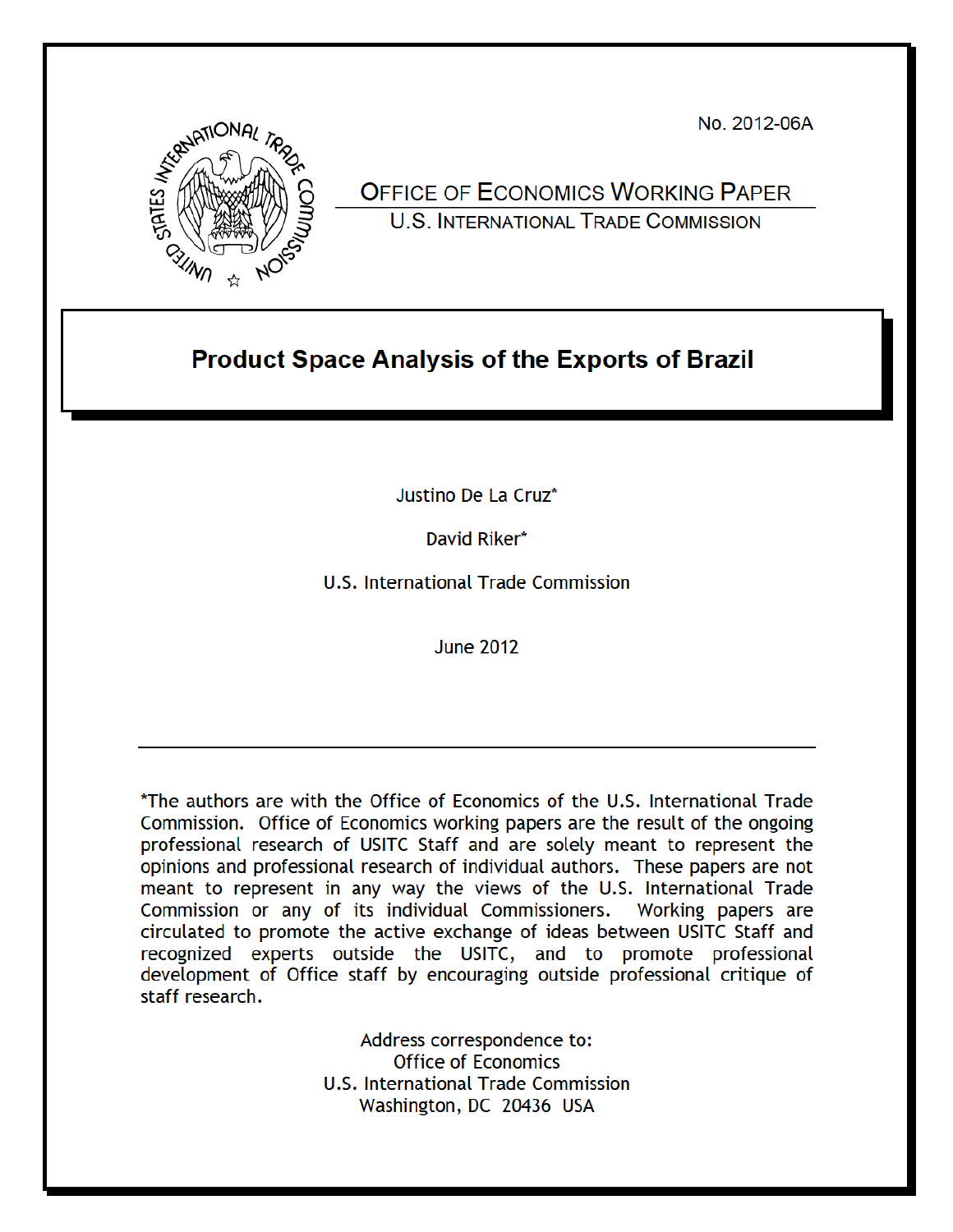## **Product Space Analysis of the Exports of Brazil**

Justino De La Cruz and David Riker

U.S. International Trade Commission<sup>1</sup>

June 25, 2012

#### **ABSTRACT**

*This paper applies several of the product space tools of Hausmann, Klinger, and Hidalgo to explain and predict the pattern of Brazil's exports. First, we calculate an annual measure of distance between moderately disaggregated products. Then we fit an econometric model that predicts the next products in which each country will gain comparative advantage, based on this distance measure, domestic resource constraints, and the extent of international competition. We evaluate the model's success in explaining the changes in the pattern of Brazil's exports between 1998 and 2008. Then we use the model to predict the products in which Brazil will gain a comparative advantage over the next decade. These products are concentrated in primary commodities like agricultural and mineral products rather than manufactures like machinery and equipment. Finally, we find that the model's predictions change significantly when we refocus the analysis on Brazil's exports to the United States rather than its exports to the entire world.* 

*Key words*: Revealed Comparative Advantage, Product Space, Brazil, and Model Validation.

 *JEL Codes*: F10, F17, O20, O54

<sup>&</sup>lt;sup>1</sup> The views in this paper represent solely the views of the authors and it is not meant to reflect the views of the U.S. International Trade Commission or any of its Commissioners. The authors appreciate the comments and suggestions from Michael Ferrantino, William Powers, and many other Office of Economics seminar participants.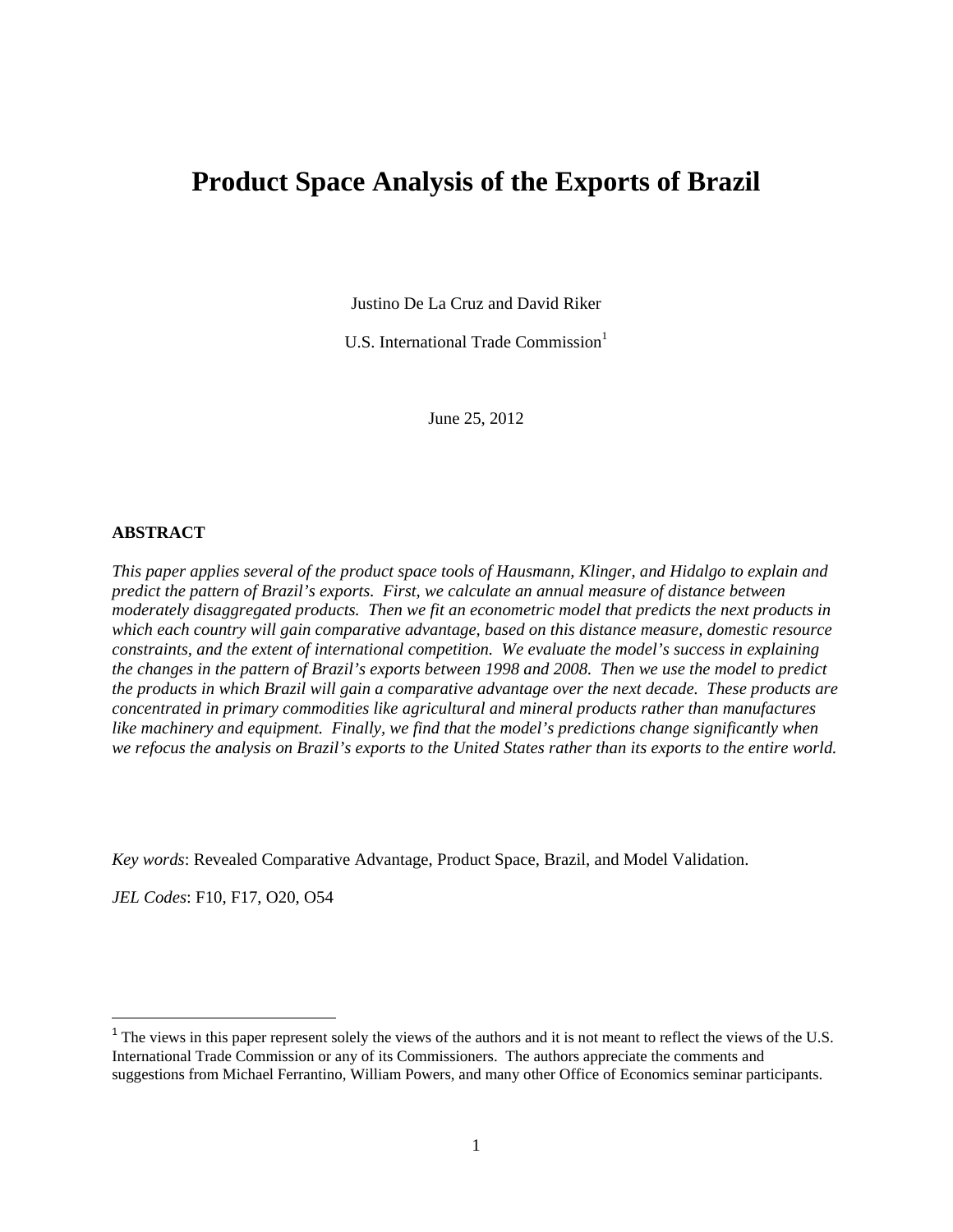#### **1 Introduction**

 the United States as Brazil's top export destination. Brazil is a natural resource rich country that has rapidly expanded its exports to the United States and to the rest of the world. In 1998, Brazil recorded \$51 billion in exports, approximately one percent of world exports. That placed Brazil in  $24<sup>th</sup>$  place among exporting countries. Ten years later, Brazil advanced to 21<sup>st</sup> place with total exports of \$198 billion, approximately 1.3 percent of world exports. In 2011, Brazil advanced to  $15<sup>th</sup>$  place with approximately 1.8 percent of world exports. In 1998, Brazil's largest market, the United States, accounted for almost 20 percent of its exports. In 2008, the United States continued to be Brazil's top market, but its share declined to 14 percent. In 2009, China overtook

 The product mix of Brazil's exports has shifted over time, but not significantly. In 1998, Brazil's top exports were coffee, soy beans and soy bean oil, iron ore and concentrates, iron ore agglomerates, blooms, billets, slabs and sheet bars of iron or steel, pig iron, oil-cake and other residues, and motor vehicles and parts and accessories. A decade later in 2008, Brazil's top exports were petroleum, iron ore and concentrates, soy beans, poultry, iron ore agglomerates, motor vehicles and parts, aircraft, oil-cake and other residues, coffee, meat of bovine animals, blooms, billets, slabs and sheet bars or iron or steel, chemicals wood pulp, and sugar.

Table 1 reports the value of Brazil's exports to the world by sector in 2008. The table also reports whether Brazil had a revealed comparative advantage in the sector's products in 2008. We measure revealed comparative advantage (RCA) as the ratio of a product's share of a country's total exports to the product's share in the combined exports of all countries. Table 2 identifies the ten largest export products of Brazil in 2008. For several of these products, including petroleum oils, Brazil recorded a relatively large value of exports but did not have a revealed comparative advantage. The last column of Table 2 indicates that more than half of Brazil's ten exports products in 2008 were also among its top ten export products in 1998.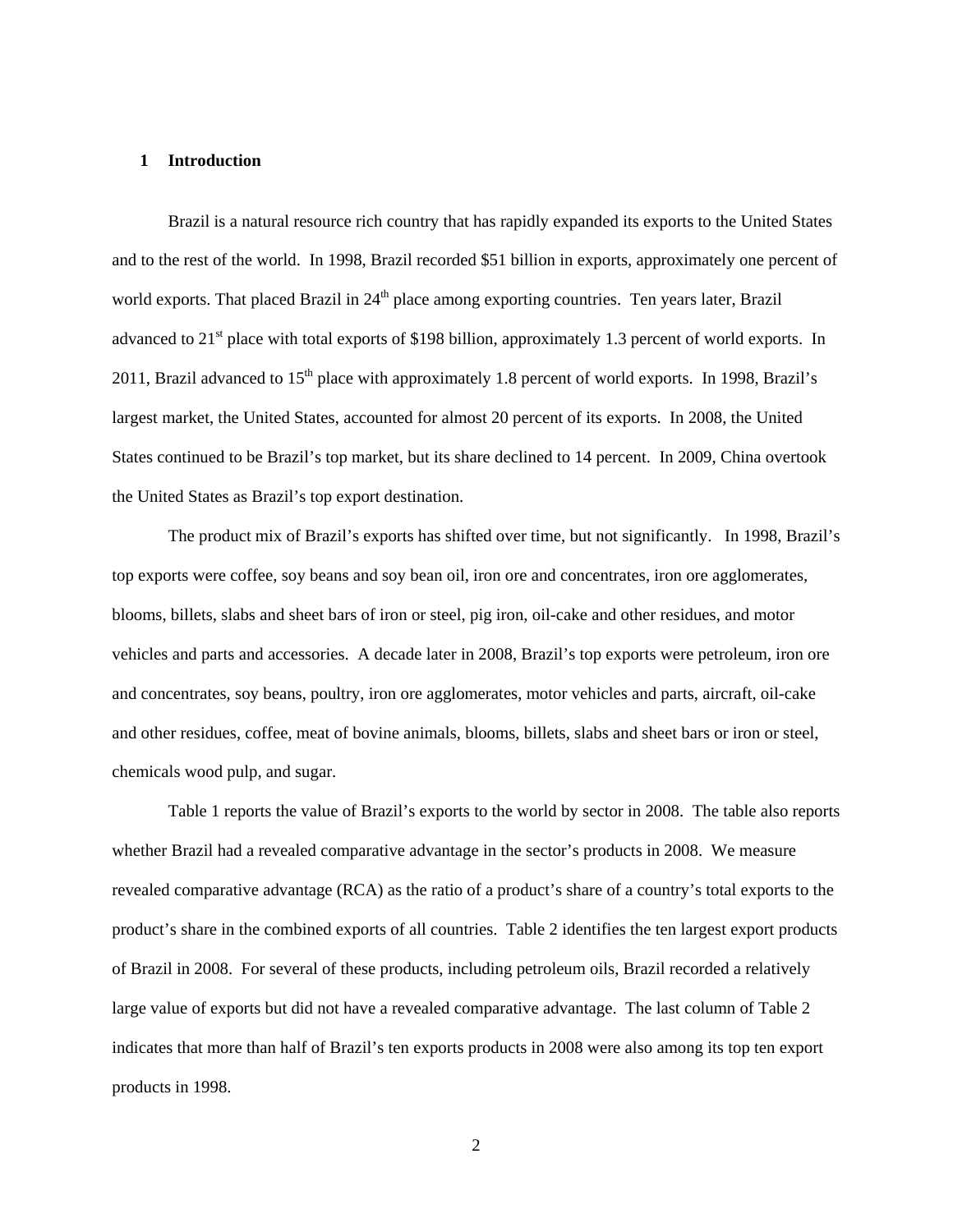To analyze the changes in Brazil's comparative advantage over time, and to predict the next products in which it may gain a comparative advantage, we apply and extend the product space analysis of Hausmann, Hidalgo, and Klinger. In a series of recent papers, these authors have developed a framework for analyzing data on international trade flows. Different products are related to each other by a network of proximities. When countries add new products to the set of products in which they have comparative advantage, they tend to be products that are closer in the product space to those that they already export. Hausmann, Hidalgo, and Klinger interpret the product space as reflecting similarities in the products' specific input requirements.

There are two economic issues that are fundamental to modeling international trade but are not been addressed in the product space literature (to our knowledge). The first is the importance of resource constraints within each country. The second is international competition. We attempt to extend the product space analysis to incorporate these factors in a simple way and also to incorporate product complexity concepts from related work by Hausmann, Hidalgo, and Klinger.

We use the extended model to explain the past, current, and future exports of Brazil. First, we measure the product space for 1998 based on a data set of the exports of 121 countries, and then we estimate an econometric model of the changes in the countries' RCA between 1998 and 2008, at a moderately disaggregated product level. Next, we evaluate how well the model predicted the changes in RCA for the 121 countries as a whole, and we also assess the model's predictions for one specific country, Brazil. Then we construct a different product space for 2008 and use the estimated parameters of the econometric model, along with export values in 2008, to estimate the probability that Brazil will gain RCA after 2008 in each of the products in which it did not have an RCA in 2008.

In the final step in our analysis, we also reshape the product space by focusing on each country's exports to a specific national market, the United States, rather than defining the product space based on each country's exports to the entire world. This focus changes the estimated product space in a

3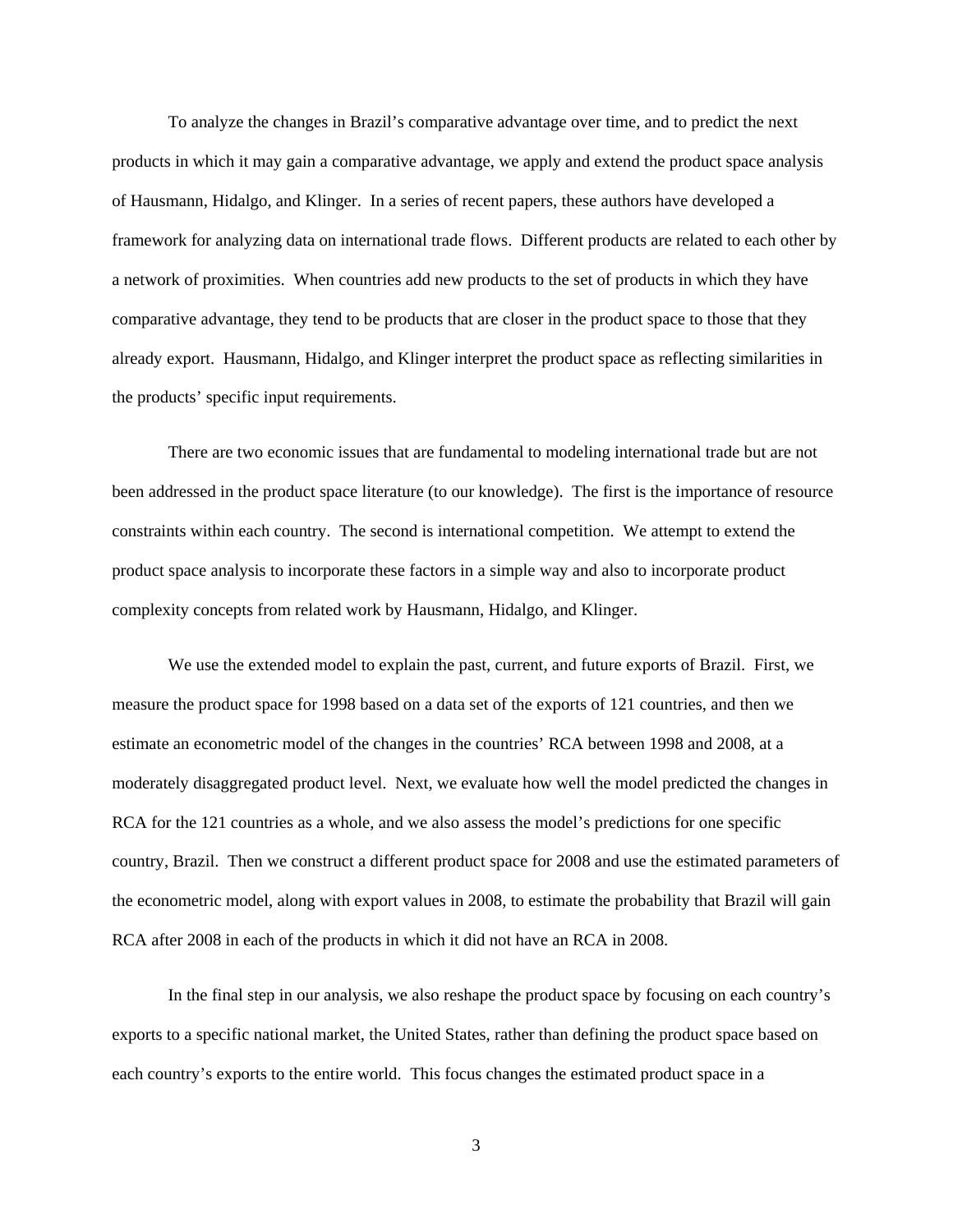significant way, and so it changes the model's predictions about the products in which the countries will gain RCA in the future. By redefining the product space, we generate predictions for the changes in international trade that will most directly affect consumers and domestic producers within the United States.

 The rest of the paper is organized as follows. In the second section, we introduce the product space framework by briefly reviewing related studies, explaining the measures of product space distance and RCA, and identifying the data requirements of the analysis. In the third section, we report the parameter estimates for our econometric model of the changes in RCA between 1998 and 2008. In the fourth section, we report the model's predictions for the products in which Brazil will gain RCA after 2008. In the fifth section, we refocus the analysis on exports to the United States and repeat the many steps of the data analysis. In the concluding section, we summarize the strengths and limitations of the product space analysis and discuss its potential policy implications.

#### **2 Overview of the Product Space Framework**

#### *Related Literature*

Recent research suggests that what a country exports matters. Hausmann, Hwang, and Rodrik (2007) find that the level of sophistication of a country's exports has important implications for economic growth. More sophisticated exports tend to accelerate economic growth. The determinants of the evolution of a country's export sophistication have been studied by Hausmann and Klinger (2006, 2007) and Hidalgo, et al. (2007). They found that the process of structural transformation reflects the similarity in the specific input requirements of products. They call the network of relatedness among products the product space. According to Hausmann (2009), the similarity in input requirements includes everything from particular skills, institutional and infrastructural requirements, and technology.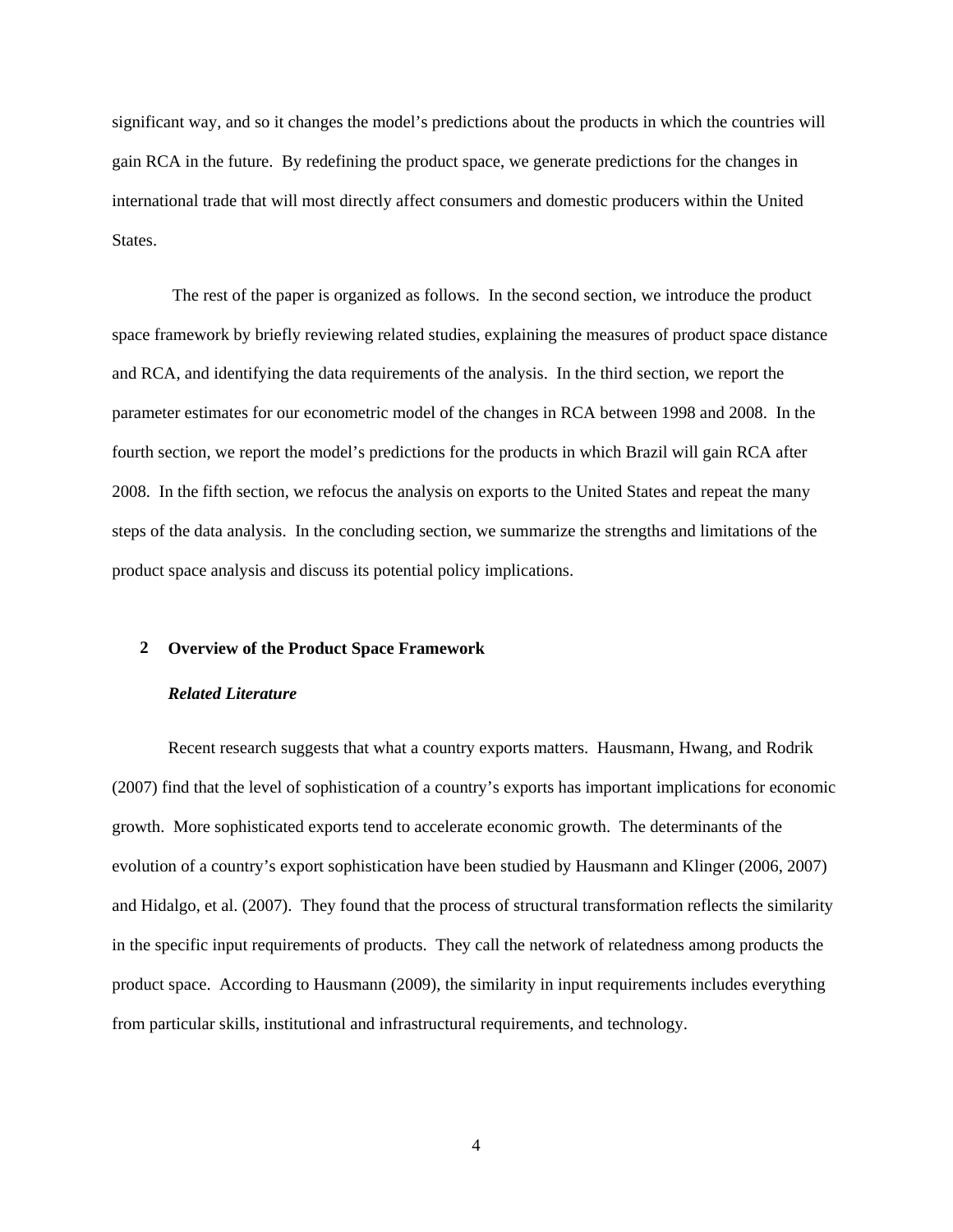more easily reemployed in the harness industry than in the call center industry. Hausmann and Klinger (2006, 2007) suggest that changes in the revealed comparative advantage of countries can be predicted by where the countries' output lies within the product space. When countries change the product mix of their exports, they tend to add products that are closely related to the products in which they currently have an RCA. To illustrate the point, Klinger (2007) notes that the infrastructure, institutions, human capital, and inputs that are required by the garment industry can be

Hausmann and Klinger (2006, 2007) develop a measure of relatedness between pairs of products using annual export data for a cross-section of countries. They find that the product space is highly heterogeneous: there are very dense parts of the product space with highly inter-connected products and very sparse parts.<sup>2</sup> They conclude that a "product's proximity to existing areas of comparative advantage is one of the most significant determinant of whether a country will develop an advantage in that product over time." In addition, Hidalgo and Hausmann (2009) provide evidence that countries with more capabilities will be more diversified and will export a wider range of products. They also demonstrate that products that require more capabilities will be produced by fewer countries. The products will be less ubiquitous as fewer countries will have all of the capabilities needed to make the products. They conclude that a country's diversification (the number of products in which it has an RCA) is a reliable indicator of the number of capabilities that the country has.

The structural transformation and product space methodology have been applied to analyze the pattern of trade of a number of specific countries and regions. Hausmann and Klinger (2006b, 2007a, 2008, and 2009) studied structural transformation in South Africa, Chile, Colombia, and several Caribbean nations. The Inter-American Development Bank (2008) used the methodology to study diversification from energy in Trinidad and Tobago. The United Nations Economic and Social

 diversification will occur when monkeys jump to additional trees with additional fruit, and they are more likely to  $2$  Hausmann and Klinger (2006, 2007) construct a map of possibilities for export diversification at the SITC 4-digit level, with approximately 800 traded products. As an analogy, they describe the product space as a forest (the country) with trees (the products) occupied by monkeys (the firms). In this analogy, income-enhancing jump to nearby trees.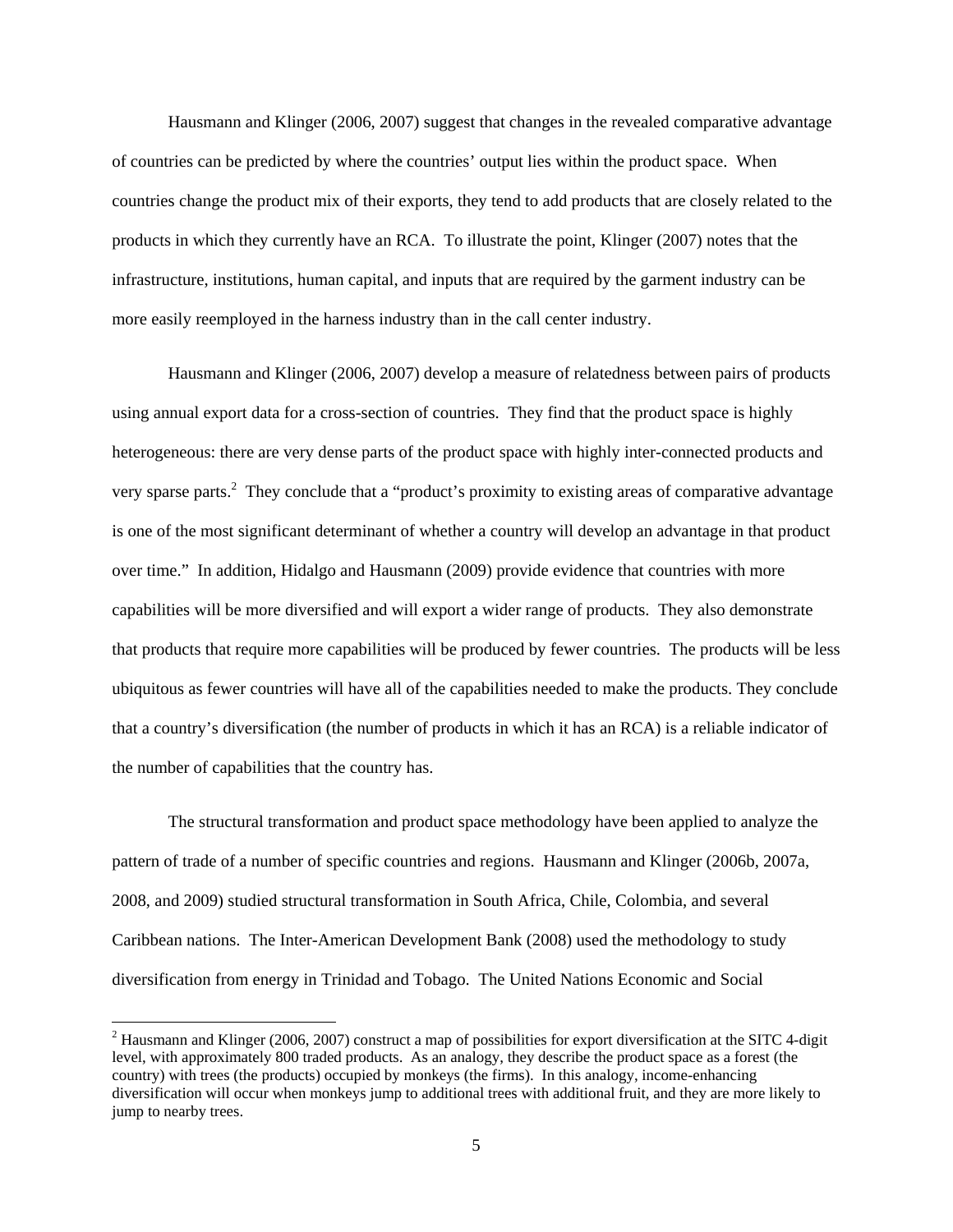Commission for Asia and the Pacific analyzed 13 of the least developed countries in the Asia and the Pacific. Jankowska, Nagengast and Perea (2012) compared Asian and Latin American export experiences. Hausmann, Klinger, and López-Cálix (2008 ) studied export diversification in Algeria. Hidalgo (2011) studied the industrial opportunities of five countries in eastern and southern Africa. Abdon and Felipe (2011) studied the opportunities for growth and structural transformation in Sub-Saharan Africa. Felipe, Kumar, and Abdon (2010) applied the methodology to exports and industrial policy in India, and Felipe, Kumar, Usui, and Abdon (2010) applied the methodology to China.

#### *The Product Space and Measures of Revealed Comparative Advantage*

We calculate the product space proximity for fairly disaggregated (SITC4) products, based on how many countries export each pair of products in a given year. We can summarize our measures of RCA and distance in the product space using the following five equations from Hausmann, Hidalgo, et al. (2011). Equation (1) is their definition of RCA, for country  $c$  and product  $p$ .

$$
RCA_{cp} = \left(\frac{X_{cp}}{\sum_{j} X_{cj}}\right) / \left(\frac{\sum_{i} X_{ip}}{\sum_{j} \sum_{i} X_{ij}}\right)
$$
 (1)

The variable  $X_{cp}$  is the total value of product p exports from country c. The variable i is an index of countries, and the variable  $j$  is an index of products. Equation (2) is the cut-off rule that Hausmann, Hidalgo, et al. (2011) use to define whether country c has a revealed comparative advantage in product  $p$ .

$$
M_{cp} = 1 \text{ if } RCA_{cp} > 1; \text{ otherwise } M_{cp} = 0 \tag{2}
$$

Equation (3) defines the ubiquity of product  $p$  as the number of countries that have a revealed comparative advantage in product  $p$ .

$$
k_{0,p} = \sum_{i} M_{ip} \tag{3}
$$

Equation (4) represents the proximity of distinct products  $p$  and  $p'$  within the product space.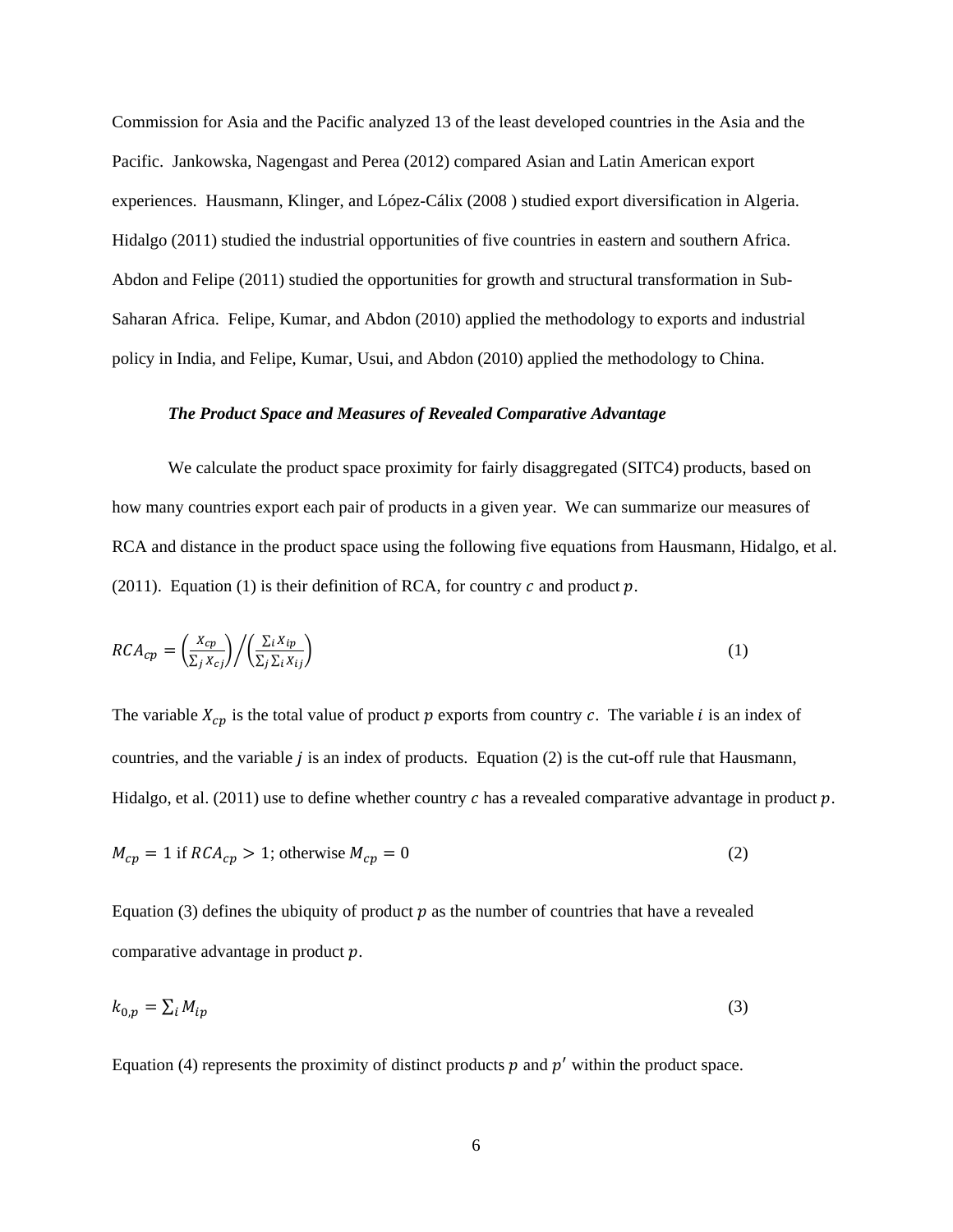$$
\phi_{pp'} = \frac{\sum_{i} M_{ip} M_{ip'}}{max(k_{0,p}, k_{0,p'})}
$$
\n<sup>(4)</sup>

Finally, equation  $(5)$  is the measure of distance from the products in which country c currently has a comparative advantage to product  $p$  in which it does not.

$$
D_{cp} = \frac{\sum_{p'} \left(1 - M_{cp'}\right) \phi_{pp'}}{\sum_{p'} \phi_{pp'}}
$$
\n
$$
\tag{5}
$$

This distance measure from Hausmann, Hidalgo, et al. (2011) is inversely related to the density measure in Hausmann and Klinger (2007b).

We use the product space distance in (5) to predict the next products in which a country will gain comparative advantage. To clarify timing, we add a time subscript to the variables introduced in equations (1) through (5). Equation (6) defines an indicator variable that is equal to one if country  $c$  gains a revealed comparative advantage in product p in period t that it did not have in period  $t-1$  and is equal to zero otherwise.

$$
A_{cpt} = 1 \text{ if } M_{cpt} = 1 \text{ and } M_{cpt-1} = 0
$$
\n(6)

We calculate the probability of gaining an RCA in product  $p$  based on an econometric model with the logit functional form in equation (7).

$$
E_{t-1}A_{cpt} = \frac{exp(Z_{cpt-1})}{1+exp(Z_{cpt-1})}
$$
\n(7)

$$
Z_{cp,t-1} \equiv \alpha + \beta \ln(D_{cp,t-1})
$$
\n(8)

 $E_{t-1}$  represents expectations in period  $t-1$ . We expect that  $\beta < 0$ .

One limitation of the models (in Hausmann and Klinger (2007), Hausmann, Hidalgo et al. (2011), and our equations  $(7)$  and  $(8)$ ) is that they do not account for resource constraints within the countries of origin. The probability that a country will gain an RCA in a particular product should depend not only on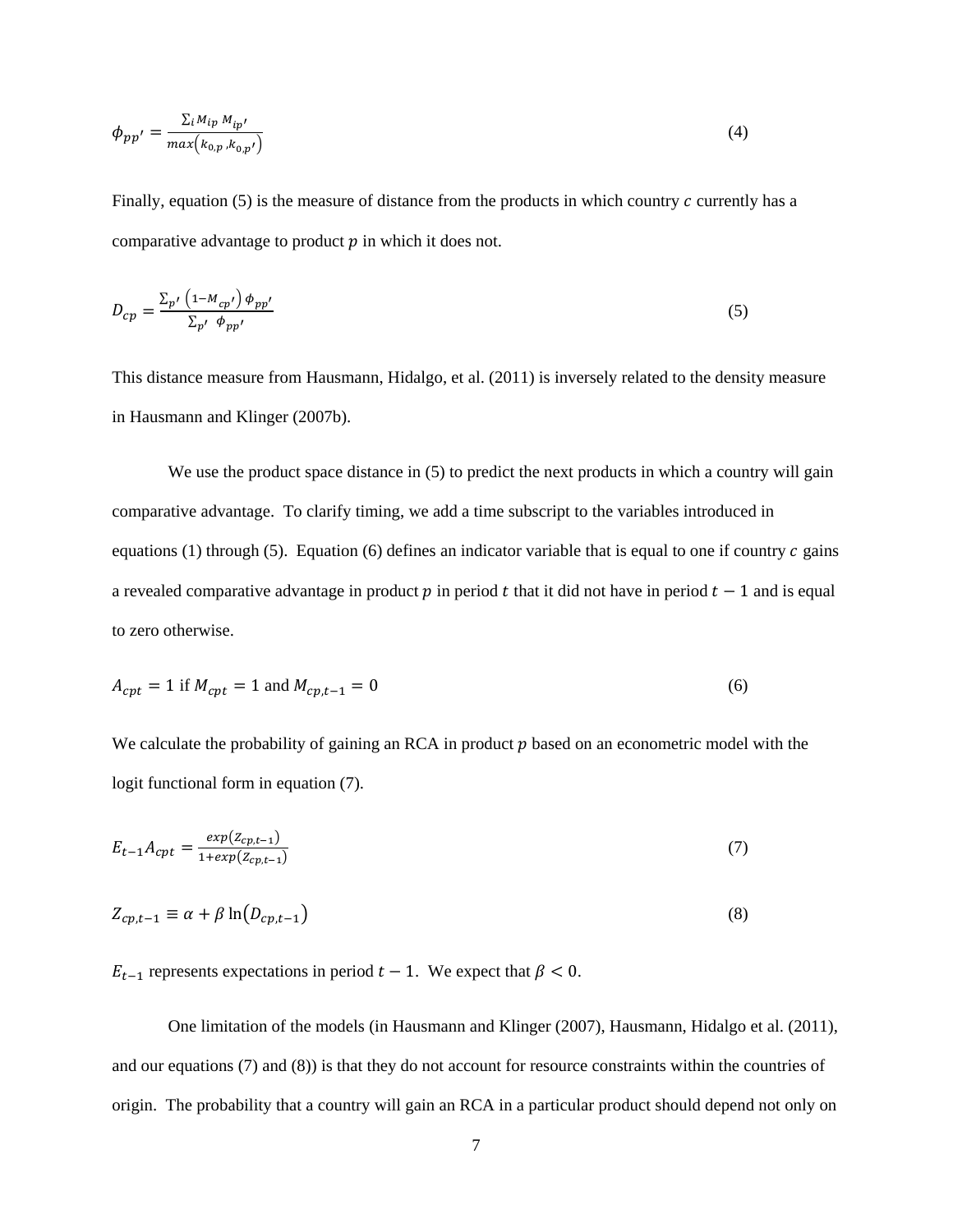the distance to that product but also on the distance to the country's other potential new RCA products, to the extent that they compete for some of the same scarce resources.

A second limitation of the models is that they do not take into account the extent of international competition. A simple way to do this is to include the number of countries that already have an RCA in product p in period  $t-1$  as an additional explanatory variable. This is measured by  $k_{0,p,t-1}$  in equation (3). If this is a reasonable proxy for the number of international competitors, then it should have a negative effect on  $E_{t-1}A_{cpt}$ . On the other hand, if this variable indicates a lack of product complexity, as in Hausmann, Hidalgo et al. (2011), then it could have a positive effect on  $E_{t-1}A_{cpt}$ . In this case, the country would be more likely to gain an RCA in products that require simple and ubiquitous production capabilities, for a given product space distance.

Equation (9) extends the model to address these concerns. It replaces equation (8).

$$
Z_{cp,t-1} \equiv \alpha + \beta \ln(D_{cp,t-1}) + \gamma \ln(D_{c,t-1}) + \delta \ln(N_{c,t-1}) + \theta \ln(k_{0,p,t-1})
$$
(9)

The variable  $N_{c,t-1}$  is the number of products in country c that are potential entrants after period  $t-1$ , and the variable  $\overline{D_{c,t-1}}$  is the average distance of products in which country c does not have comparative advantage in period  $t - 1$ .

The econometric model in Hausmann and Klinger (2007b) does not include the additional terms in equation (9), but it does include a set of country fixed effects and a set of product fixed effects. While these fixed effects would absorb the additional terms in equation (9), they would only be appropriate in our forecast model if the factors that they represent were *fixed over time*. That is not the case. The country effects in equation (9) include the number of potential new RCA products, which we define as the number of products in which the country does not currently have an RCA, as well as the average distance associated with these products. We know that these factors are not fixed over time; in fact, they change in an observable way. Likewise, the product effect  $k_{0,p,t-1}$  changes over time. There is a different set of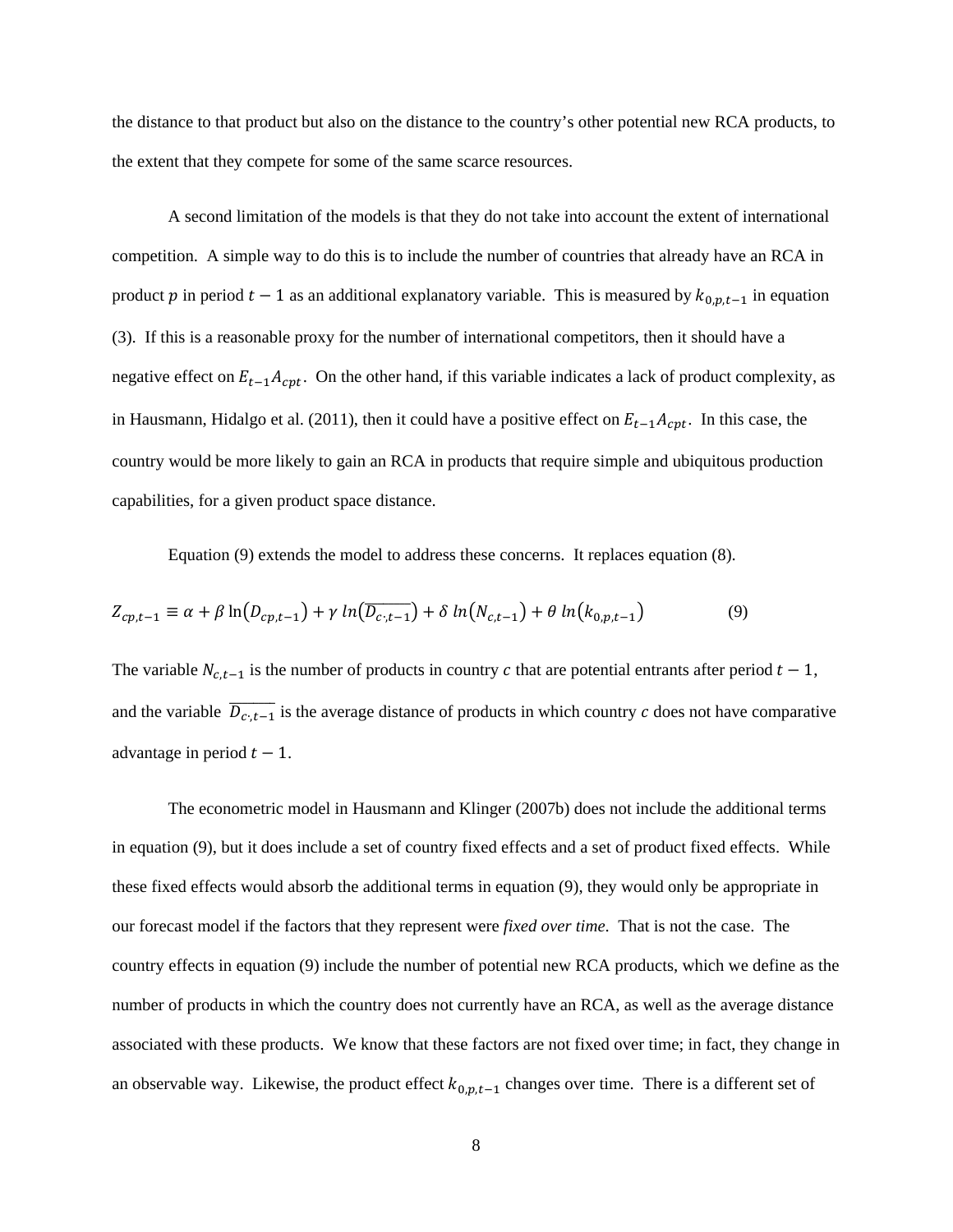potential new RCA products in 1998 than in 2008. For this reason, it would not be correct to use a set of product fixed effects estimated for the potential new RCA products in 2008 to forecast the set of new RCA products after 2008.

#### *Data Requirements*

One of the greatest appeals of the product space analysis is its limited data requirements. We analyze annual exports from each country at the four-digit level of the SITC revision 2 product classifications. These are the product classifications used in Hausmann, Hidalgo, et al. (2011). We analyze data for 121 countries for 1998 and 2008. The trade data are from COMTRADE, available through the World Banks' WITS data base. The various terms in equation (9), representing the countryaverage distance, product-average distance, and product ubiquity, are all constructed from these trade data.

#### **3 Econometric Model of Change in Brazil's Revealed Comparative Advantage**

Before estimating the econometric models, we look for basic evidence that there is a negative relationship between the measure of distance in product space and the set of products in which Brazil gained an RCA between 1998 and 2008. We separate the potential new RCA products into two groups based on the ex-post outcomes: the products in which the country gained an RCA between 1998 and 2008 and the products in which it did not.

Figure 1 represents the distance of the potential new RCA products along the horizontal axis, and the share of potential new RCA products in each group along the vertical axis. The distribution for the products that did gain an RCA over the time period is shifted to the left of the distribution of the products that did not gain an RCA. These data for Brazil indicate that product space distance helps to predict whether Brazil gained an RCA in a particular product.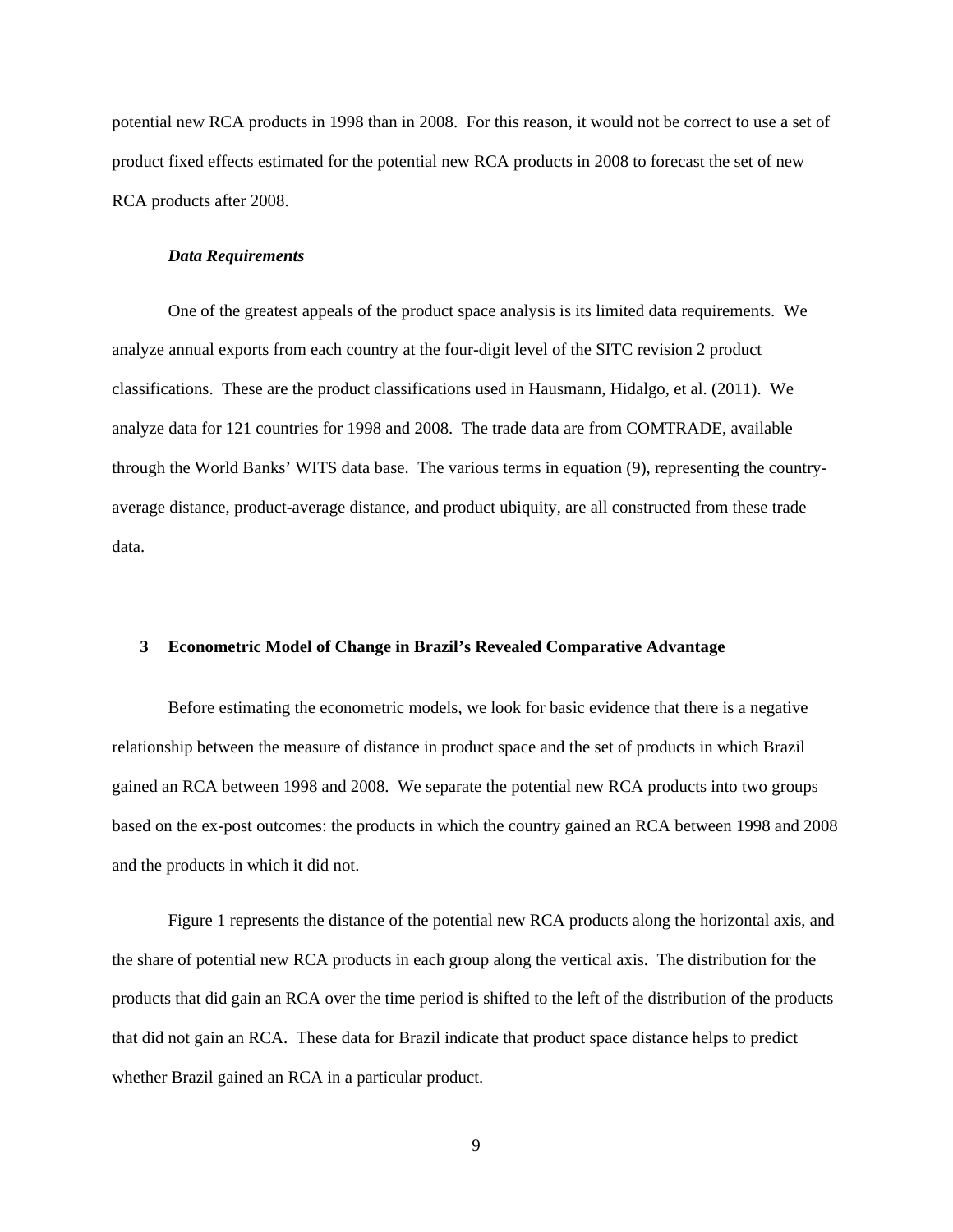Table 3 reports four alternative econometric models based on equations (7) and (9). The dependent variable in all of the models is  $A_{cp,2008}$ . This variable is define in equation (6). All of the explanatory variables in the models are observable ex ante, in 1998. We estimated the parameters of the models using the two-dimensional panel of ten-year differences, which varies across the countries and four-digit products. Model 1 is the least restrictive of the four models, while Model 4 is the most restrictive. According to Table 3, the Akaike Information Criterion (AIC) and the sum of absolute deviations are both lower for Model 1, though these diagnostic statistics are very close across the models. The purpose of these statistics is to measure the gain in model fit from adding explanatory variables. In the case of the AIC, there is also a penalty for reducing the degrees of freedom. Model 1 is the preferred model by these criteria. We find that the coefficients on the proxies for domestic resource constraints,  $N_{c,t-1}$  and  $\overline{D_{c,t-1}}$ , have the expected sign and are statistically significant. The ubiquity measure,  $k_{0,p,t-1}$ , has a positive effect that is statistically significant. This suggests that the positive effect from less product complexity dominates the negative effect of more international competitors.

 models in predicting changes in exports from Brazil. The models are constructed to fit the data on Table 4 provides an evaluation of the econometric models for two groups of products, potential new RCA products that were added between 1998 and 2008 and potential new RCA products that were not added during that time period. The top panel of Table 4 reports the group average over all 121 countries of origin. Based on the export data for 1998, Model 1 predicts that each country will gain an RCA in approximately 9% of all of the potential new RCA products. The average estimated probability was 16.4% higher among the products in which the countries did in fact gain an RCA by 2008. The difference in group means is statistically significant at the 1% level for all four models, but the largest difference is in the predictions of Model 1. This comparison provides in-sample validation of the predictions of the model. The bottom panel of Table 4 looks more narrowly at the performance of the average for the full set of 121 countries. They are not necessarily a good fit for each individual country in the sample. Nevertheless, the outcomes for Brazil help to validate the models. For Model 1, the average

10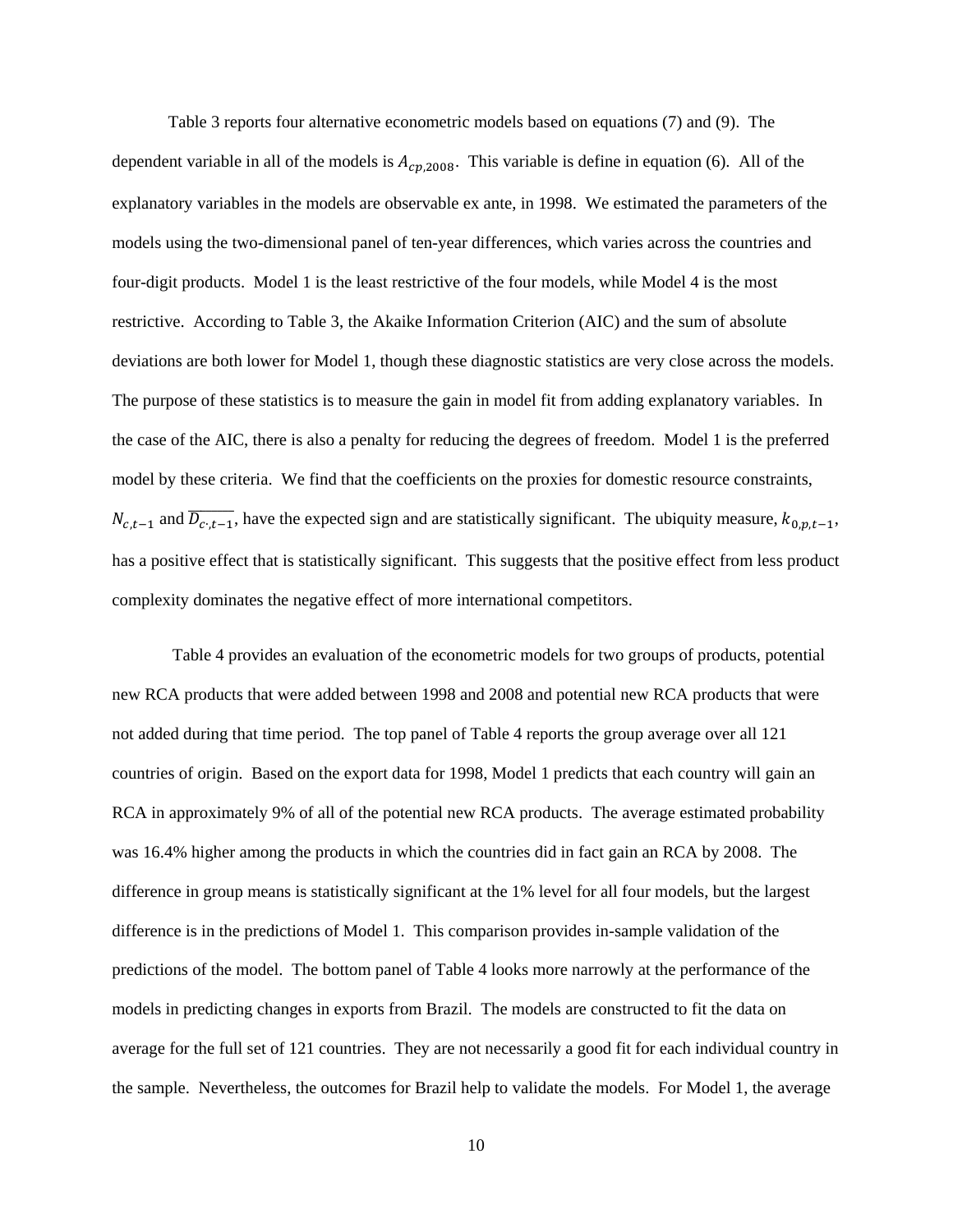*estimated* probability was 30.3% higher among products in which Brazil *actually* gained an RCA by 2008.

#### **4 Predictions of Brazil's New RCA Products after 2008**

In this section, we use the econometric model that we fit to the historical changes in comparative advantage to identify products in which Brazil is likely to gain an RCA in the future. In our opinion, the model is more reliable as an estimate of the relative probabilities across the potential new RCA products, rather than as an estimate of the average magnitude of the probabilities. The reason is that the average magnitude depends on the assumption that the constant of the econometric model, which we estimate from the historical sample, will continue to apply going forward. While this assumption underlies our estimates of the average magnitude of the probabilities, it is irrelevant to the estimates of the relative probabilities. Therefore, we focus our discuss on the relative probabilities.

Table 5 reports the sector average of the probability that Brazil will gain an RCA in each product after 2008. The top panel of the table reports the mean and standard deviation of the estimated probability of gaining an RCA in each product, by SITC one-digit sector. The average estimated probability for food products (SITC 0) is almost twice as high as the average estimated probability for machinery and equipment (SITC 7). The bottom panel of the table differentiates the products by whether the United States has an RCA in the product in 2008. The average probability of Brazil gaining an RCA in a product in which the United States already has an RCA is 0.073, compared to 0.070 for products in which the United States did not have an RCA in 2008.

Figure 2 graphs the estimated probability that Brazil will gain an RCA after 2008 in each fourdigit product after 2008. The horizontal axis of the graph represents the four-digit SITC codes of the potential new RCA products. The height of the vertical bars represents the estimated probability of gaining RCA after 2008. The graph uses color to group the products into three categories: primary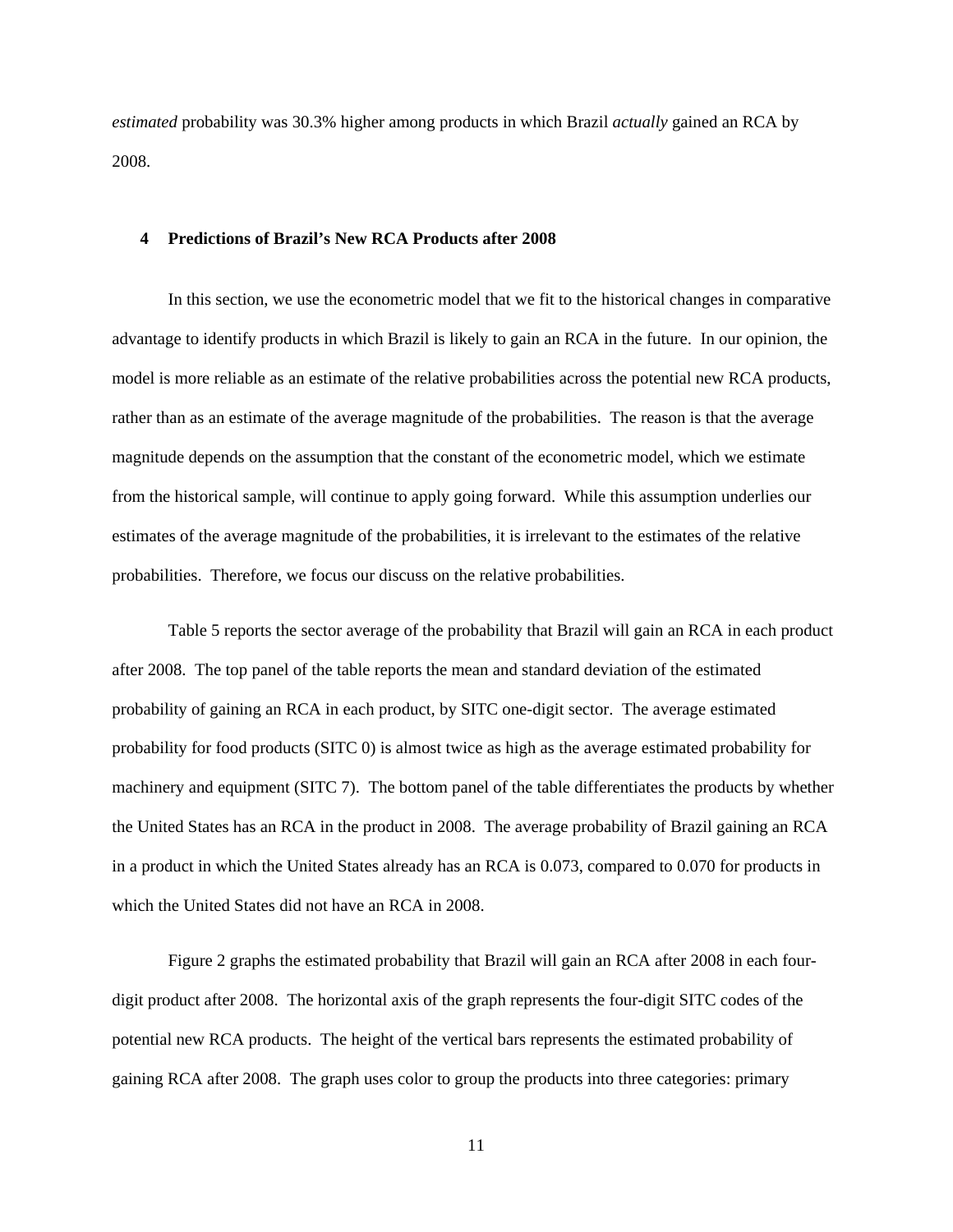commodities other than fuels, mineral fuels, chemicals, machinery, transportation equipment, and all other manufactures. There is substantial variation in the estimate probabilities across the categories. They range from 2% to 15%. There is also substantial variation within the six categories. Nevertheless, the estimated probabilities are generally higher for primary commodities and lower for machinery and equipment. This reflects the shorter average distance of the primary commodities from Brazil's RCA products in 2008 and the fact that these products are typically more ubiquitous.

Finally, Table 6 lists the ten SITC four-digit products in which Brazil is most likely to gain an RCA after 2008. The table demonstrates that the model can generate fairly detailed product predictions, even though our discussion has focused for the most part on sector-level summary statistics. Most of these four-digit products are agricultural or mineral commodities. None is in the machinery or equipment sectors.

#### **5 Estimation of the Models for Brazil's Exports to the United States**

In this section, we reformulate the model using a different set of trade data to define each country's revealed comparative advantage. We reshape the product space by focusing on each country's exports to a specific national market of interest, in our case the United States, rather than defining the product space based on the countries' total exports. This change in the estimated product space alters the model's predictions for the pattern of Brazil's future exports. The new model predictions address more directly how changes in the country's pattern of exports will affect consumers and domestic producers in the United States. With these new data, we repeat the prior analysis, using the same steps to calculate RCA, estimate distances in the relevant product space, estimate an econometric model of new RCA products, and use the model to predict Brazil's new RCA products after 2008.

Table 7 reports the new set of parameter estimates for Model 1, using the data on each country's exports to the United States. The table also repeats the parameter estimates from Table 3 for the sake of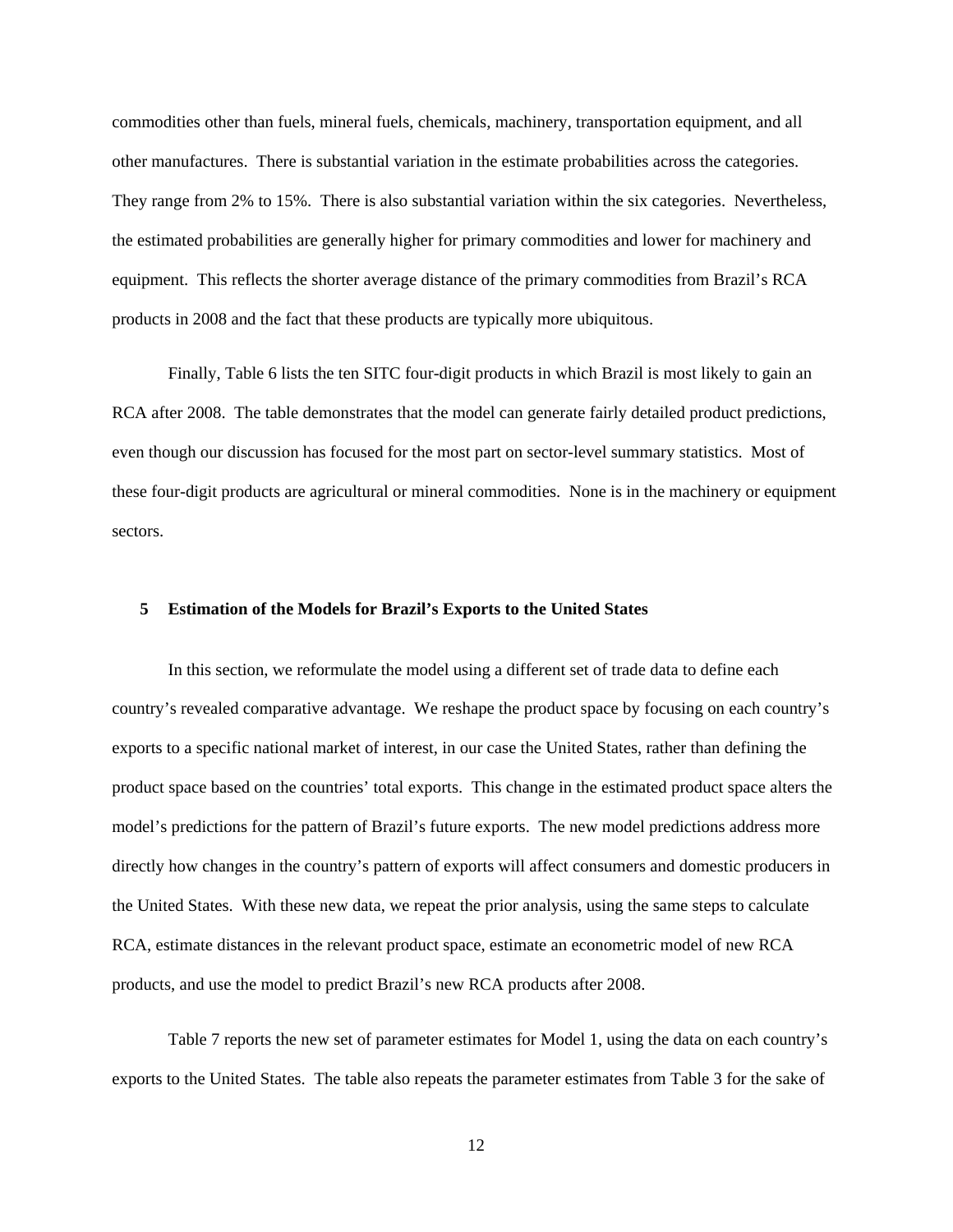comparison. It is difficult to compare the two models, because they describe fundamentally different data sets. There are different numbers of observations, because the definition of the potential new RCA products of each country of origin varies with the geographic scope of the export market. Nevertheless, the models have the same signs for the effects of each of the explanatory variables. The greatest difference is that the measure of ubiquity is not significantly different from zero for the model based on exports to the United States. Also, the coefficient that measures the sensitivity of the probabilities to product space distance is smaller in absolute value in the model based on exports to the United States.

Figure 3 graphs the estimated probability that Brazil will gain an RCA in each of the four-digit products in which it does not have an RCA in 2008. Like Figure 2, there is substantial variation in the estimated probabilities across all of the products and even within the three categories of products. Unlike Figure 2, the primary commodity category is not significantly higher than the other product categories, and the machinery and equipment sectors are not significantly lower. This reversal of the model's predictions is also clear in Table 8, which compares the two sets of sector averages of the estimated probabilities. The greatest difference is in the probabilities for the manufacturing sectors (SITC 5, 6, 7, and 8). The sector averages in Table 8 are 18% to 36% higher than the comparable sector averages in Table 5. When we focus on the countries' exports to the United States, the potential new RCA products in the manufacturing sectors are much closer to Brazil's pattern of RCA in 2008, and therefore they are more likely to gain an RCA in these products after 2008.

#### **6 Concluding Remarks**

We draw several conclusions from our product space analysis of the exports of Brazil. First, the measures of distance in the product space are significant determinants (and predictors) of changes in each country's pattern of comparative advantage. Second, it is important to allow for resource constraints and measures of product ubiquity in the econometric specification. Third, the data validate the model's predictions for the 121-country data set overall but also for Brazil in particular. Fourth, the model assigns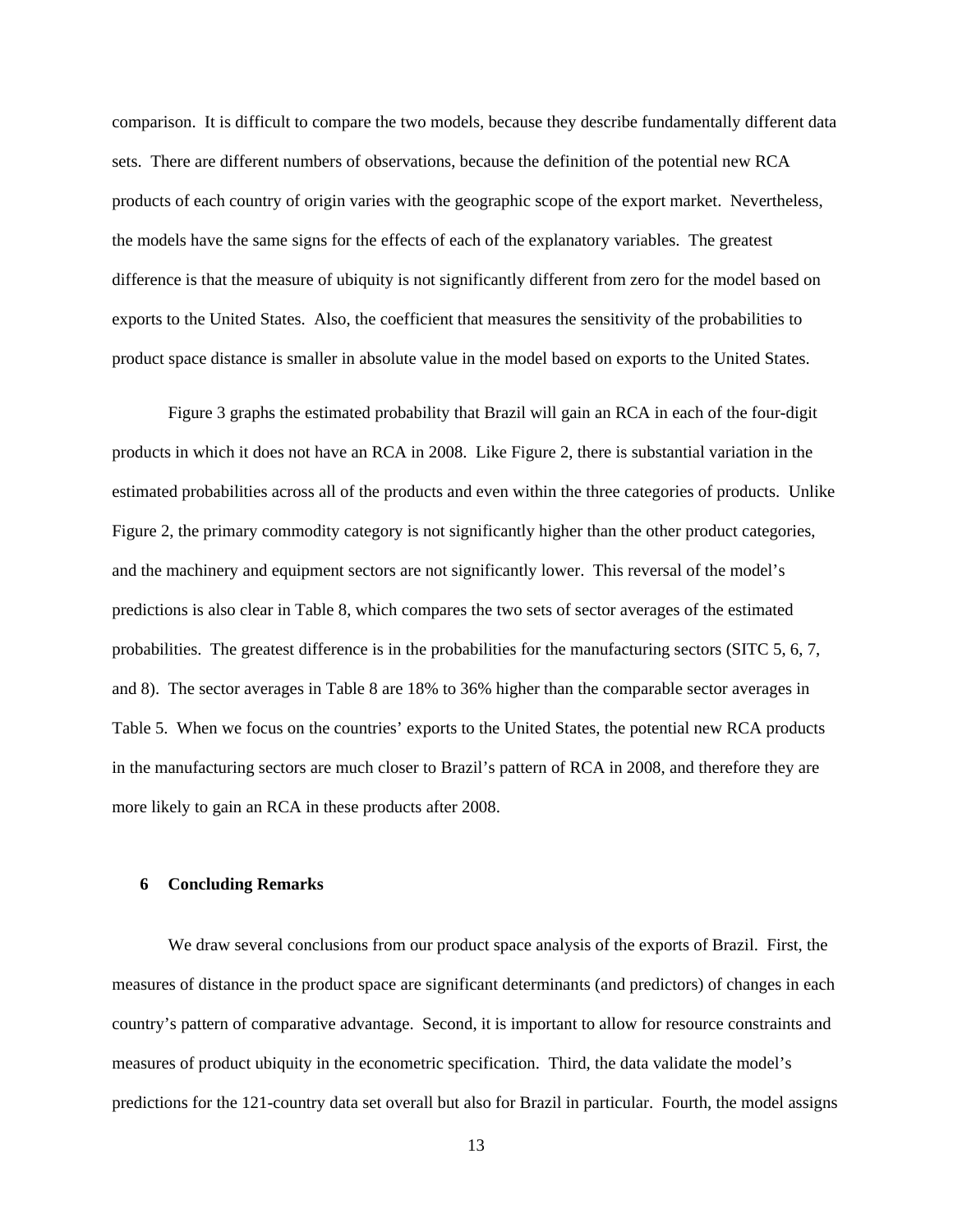a specific probability that Brazil will gain an RCA in each product after 2008. Fifth, Brazil's predicted new RCA products are concentrated in the primary commodity sectors like agriculture and minerals rather than manufactured products like machinery and equipment. Finally, these predictions about new RCA products change significantly when we refocus our analysis on the countries' exports to the United States rather than their exports to the entire world.

In this paper, we have not analyzed the impact of specific trade policies on Brazil's pattern of trade; however, but the model's predictions about the products in which they are likely to gain an RCA as part of a general export expansion have some broad policy implications. For example, liberalization of a country's barriers to imports will generally free domestic resources that had been dedicated to import substitution, and we expect that these resources will be reallocated to products in which the country has (or can gain) a comparative advantage. The specific path of this expansion of exports will likely be shaped to some extent by distances in the product space. Of course, if the trade policies narrowly promote specific industries, then this targeting may dominate the changes predicted by the product space analysis. In an economy in which each industry employs specific factors of production, the specific set of products in which Brazil gains an RCA can have a significant impact on the returns to competing specific factors within the United States.

specification by identifying omitted variables and appropriate functional forms. The greatest limitation of the product space framework, in our opinion, is that the econometric specification is not explicitly derived from a general equilibrium model with specific functional forms, and for this reason it is outside of the mainstream of empirical international trade models, like Anderson and van Wincoop (2003) and Helpman, Melitz, and Rubinstein (2008). Careful consideration in the context of a general equilibrium model of international trade may help to refine the econometric specification by identifying omitted variables and appropriate functional forms.<br>
14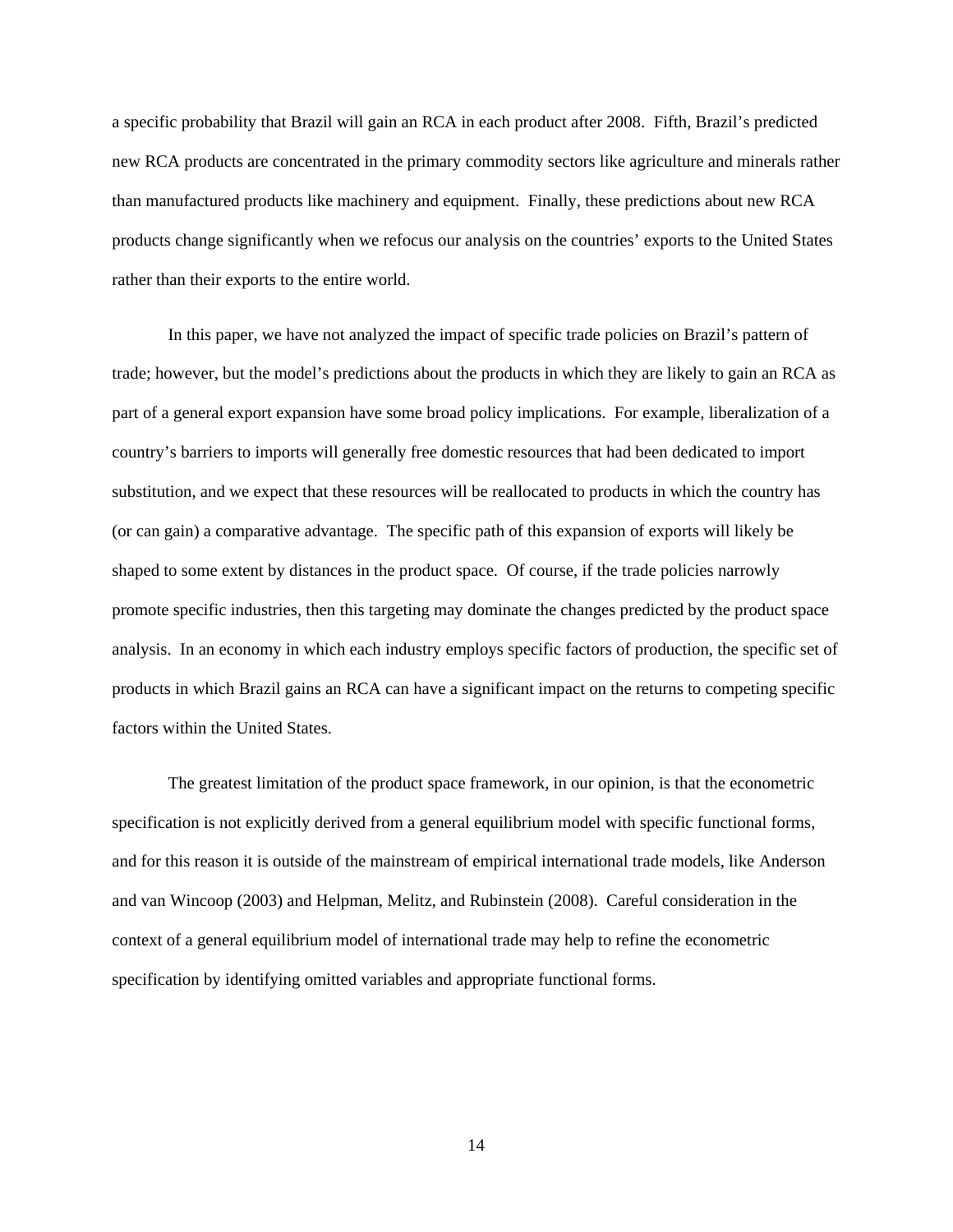#### **References**

Abdon, Arnelyn and Jesus Felipe, (2011). "The Product Space: What Does It Say About the Opportunities for Growth and Structural Transformation of Sub-Saharan Africa?" Working Paper No 670. Annandale-on-Hudson, NY: Levy Economics Institute of Bard College.

Anderson, James and Eric van Wincoop, (2003): "Gravity with Gravitas: A Solution to the Border Puzzle." *American Economic Review* 93(1): 170-192.

Bahar, Dany; Ricardo Hausmann; and César A. Hidalgo, (2012). "International Knowledge Diffusion and the Comparative Advantage of Nations," CID Working Paper No 235. Kennedy School of Government, Harvard University.

Felipe, Jesus; Utsav Kumar; and Arnelyn Abdon, (2010). "Exports, Capabilities, and Industrial Policy in India." Working Paper No. 638. Annandale-on-Hudson, NY: Levy Economics Institute of Bard College.

Felipe, Jesus; Utsav Kumar; Norio Usui; and Arnelyn Abdon, (2010). "Why Has China Succeeded? And Why it Will Continue to Do So." Working Paper No. 611. Annandale-on-Hudson, NY: Levy Economics Institute of Bard College.

Hausmann, Ricardo; Jason Hwang; and Dani Rodrik, (2007). "What you export matters," *Journal of Economic Growth* 12, 1: 1–25.

Hausmann, R. and Bailey Klinger, (2006a). "Structural Transformation and Patterns of Comparative Advantage in the Product Space," CID Working Paper No 128. Kennedy School of Government, Harvard University.

Hausmann, Ricardo and Bailey Klinger, (2006b). "South Africa's Export Predicament," CID Working Paper No 129, Kennedy School of Government, Harvard University.

Hausmann, Ricardo and Bailey Klinger, (2007a). "Structural Transformation in Chile," Manuscript.

Hausmann, Ricardo and Bailey Klinger, (2007b). "The Structure of the Product Space and the Evolution of Comparative Advantage." Harvard CID Working Paper No. 146.

Hausmann, Ricardo and Bailey Klinger, (2008). "Achieving Export-Led growth in Colombia," CID Working Paper No 182. Kennedy School of Government, Harvard University.

Hausmann, Ricardo and Bailey Klinger, (2009). "Policies for Achieving Structural Transformation in the Caribbean," Inter-American Development Bank, Private Sector Development Discussion Paper #2, October, Washington, DC.

Hausmann, Ricardo; Bailey Klinger; and José R. López-Cálix, (2008). "Export Diversification in Algeria," *Trade Competitiveness of the Middle East and North Africa: Policies for Export Diversification,*  José R. López-Cálix, Peter Walkenhorst, and Ndiamé Diop, Editors, The World Bank, Washington, DC.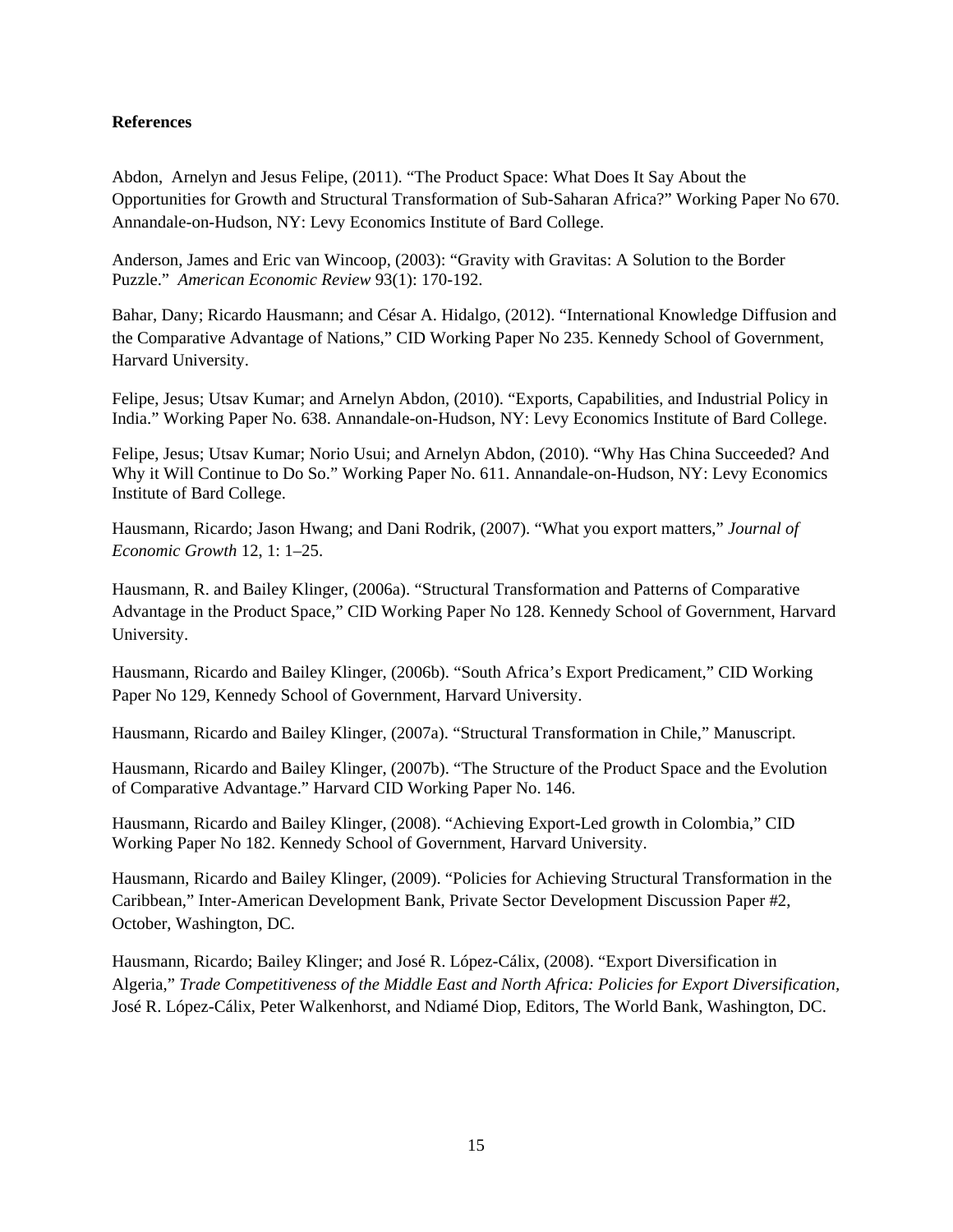Hausmann, Ricardo and César Hidalgo, (2010). "Country Diversification, Product Ubiquity, and Economic Divergence," CID Working Paper No 201. Kennedy School of Government, Harvard University.

Hausmann, Ricardo, César A. Hidalgo, Sebastián Bustos, Michele Coscia, Sarah Chung, Juan Jimenez, Alexander Simoes, and Muhammed A. Yıldırım, (2011). *The Atlas of Economic Complexity: Mapping Paths to Prosperity*, Cambridge, MA.

Helpman, Elhanan; Marc Melitz; and Yona Rubinstein, (2008). "Estimating Trade Flows: Trading Partners and Trading Volumes." *Quarterly Journal of Economics* 123 (2): 441-487.

Hidalgo, César, (2009). "The Dynamics of Economic Complexity and the Product Space over a 42 year period," CID Working Paper No 189, Kennedy School of Government, Harvard University.

 *Marshall Fund of the United States, Economic Policy Paper.* Hidalgo, César, (2011): "Discovering Southern and East Africa's Industrial Opportunities." *The German* 

Hidalgo, César, and Hausmann, Ricardo, (2009). "The Building Blocks of Economic Complexity," *Proceedings of the National Academy of Sciences of the United States of America* 106, 10570-10575.

Hidalgo, César; Klinger, Baily; Barabasi, Albert-László; and Hausmann, Ricardo, (2007). "The Product Space Conditions the Development of Nations." *Science* 317, 482-487.

Inter-American Development Bank, (2008). "Diversification from Energy in Trinidad and Tobago," Country Program Evaluation: Trinidad and Tobago 2000-2008, Office of Evaluation and Oversight, Washington, DC.

Jnakowska, A.; A.J. Nagengast; and J.R. Peres, (2012). "The Product Space and the Middle Income Trap: Comparing Asia and Latin American Experiences, OECD Development Centre Working Paper No.311.

United Nations Economic and Social Commission for Asia and the Pacific, ESCAP, (2011). "Building the Economic Capacity of the least developed countries," in *Economic and Social Survey of Asia and the Pacific*, chapter 4.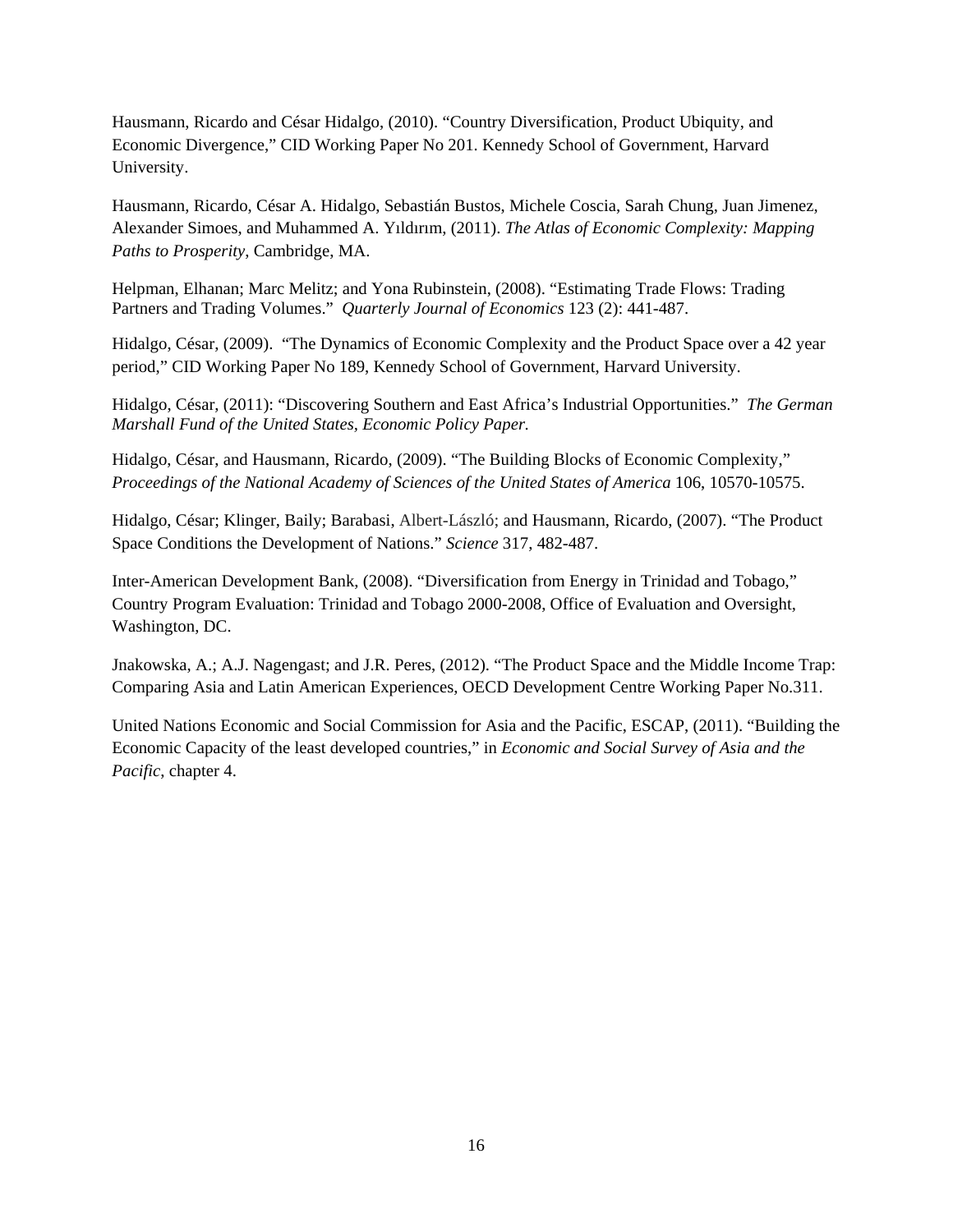| SITC rev 2<br>Sectors | Description                                | Value of<br>2008 Exports<br>in billions of US\$ | Share of<br><b>SITC Four-Digit</b><br>Products with<br>$RCA > 1$ in 2008 |
|-----------------------|--------------------------------------------|-------------------------------------------------|--------------------------------------------------------------------------|
| $\boldsymbol{0}$      | Food and Live<br>Animals                   | 37.4                                            | 0.38                                                                     |
| $\mathbf{1}$          | Beverages and<br>Tobacco                   | 2.9                                             | 0.36                                                                     |
| $\overline{2}$        | Crude Materials,<br>Inedible, Except Fuel  | 39.3                                            | 0.30                                                                     |
| 3                     | <b>Mineral Fuels</b>                       | 13.9                                            | 0.00                                                                     |
| $\overline{4}$        | Animal and<br>Vegetable Oils               | 3.0                                             | 0.28                                                                     |
| 5                     | Chemicals                                  | 12.5                                            | 0.19                                                                     |
| 6                     | Non-Machinery<br><b>Manufactured Goods</b> | 30.6                                            | 0.21                                                                     |
| $\overline{7}$        | Machinery and<br>Equipment                 | 41.8                                            | 0.19                                                                     |
| 8                     | Miscellaneous<br><b>Manufactured Goods</b> | 5.4                                             | 0.06                                                                     |

### **Table 1: Exports of Brazil by Sector in 2008**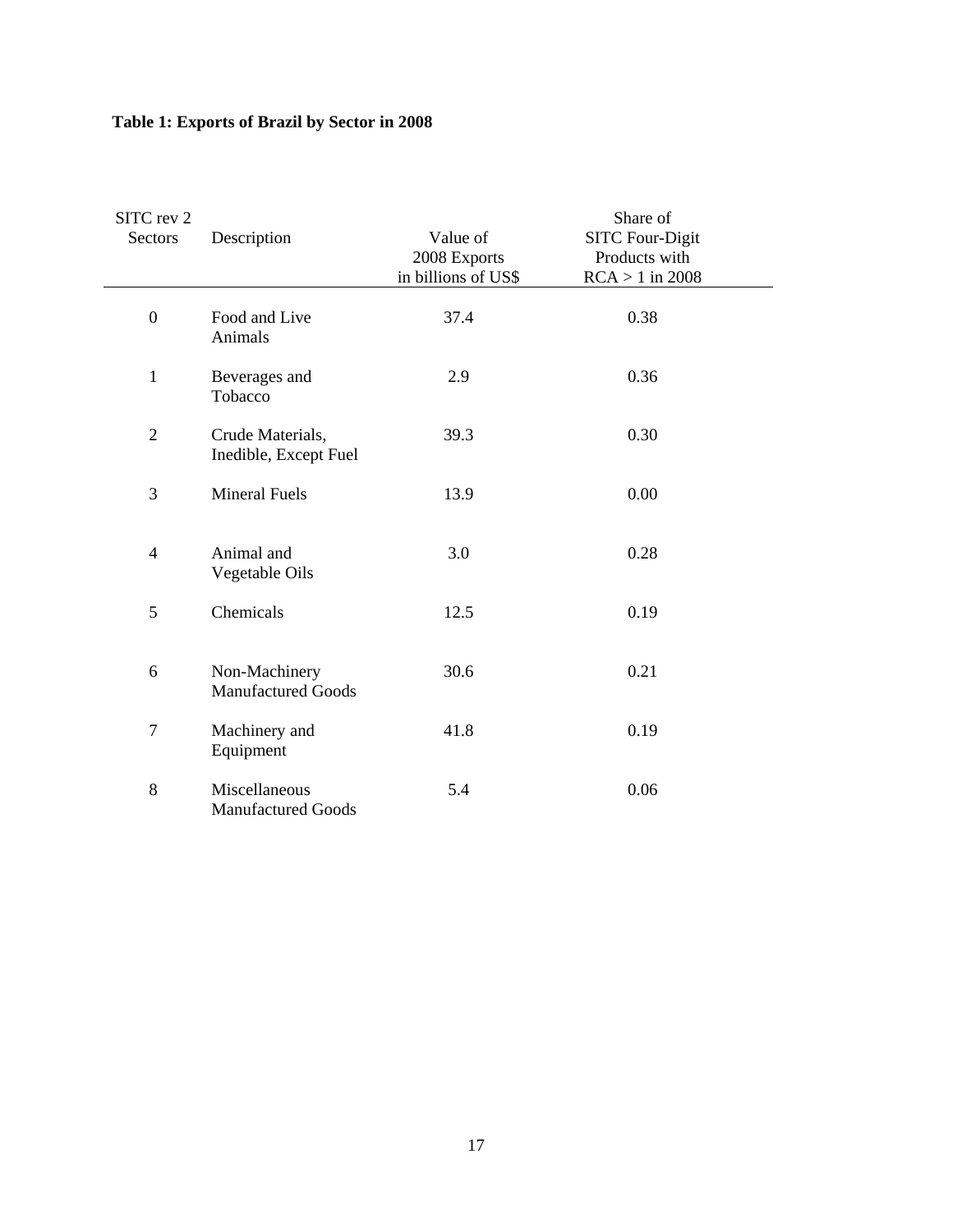| SITC rev 2<br>Product<br>Code | <b>Product Description</b>                                               | Value of<br>2008 Exports<br>in billions of US\$ | RCA > 1<br>in 2008? | Top Ten<br><b>Export Product</b><br>in 1998? |
|-------------------------------|--------------------------------------------------------------------------|-------------------------------------------------|---------------------|----------------------------------------------|
| 3330                          | Petroleum Oil and Crude Oils<br><b>Obtained from Bituminous Minerals</b> | 13.70                                           | N <sub>o</sub>      | N <sub>o</sub>                               |
| 2815                          | Iron Ore and Concentrates, Not<br>Agglomerated                           | 11.10                                           | Yes                 | Yes                                          |
| 2222                          | Soy Beans                                                                | 11.00                                           | Yes                 | Yes                                          |
| 114                           | Poultry, Dead and Edible Offals                                          | 6.01                                            | Yes                 | N <sub>o</sub>                               |
| 2816                          | Iron Ore Agglomerates<br>(Sinters, Pellets, Briquettes)                  | 5.48                                            | Yes                 | Yes                                          |
| 7810                          | Passenger Motor Cars, for<br>Transportation of Passengers and<br>Goods   | 4.92                                            | N <sub>o</sub>      | Yes                                          |
| 7924                          | Aircraft Exceeding an Unladen<br>Weight of 15000 kg                      | 4.39                                            | Yes                 | N <sub>o</sub>                               |
| 813                           | Oil Cake and Other Residues<br>(Except Dregs)                            | 4.36                                            | Yes                 | Yes                                          |
| 711                           | Coffee, Whether or Not Roasted or<br>Freed of Caffeine                   | 4.17                                            | Yes                 | N <sub>o</sub>                               |
| 111                           | Meat of Bovine Animals, Fresh,<br>Chilled or Frozen                      | 4.01                                            | Yes                 | Yes                                          |

### **Table 2: Brazil, Ten Four-Digit Products with Most Exports from Brazil in 2008**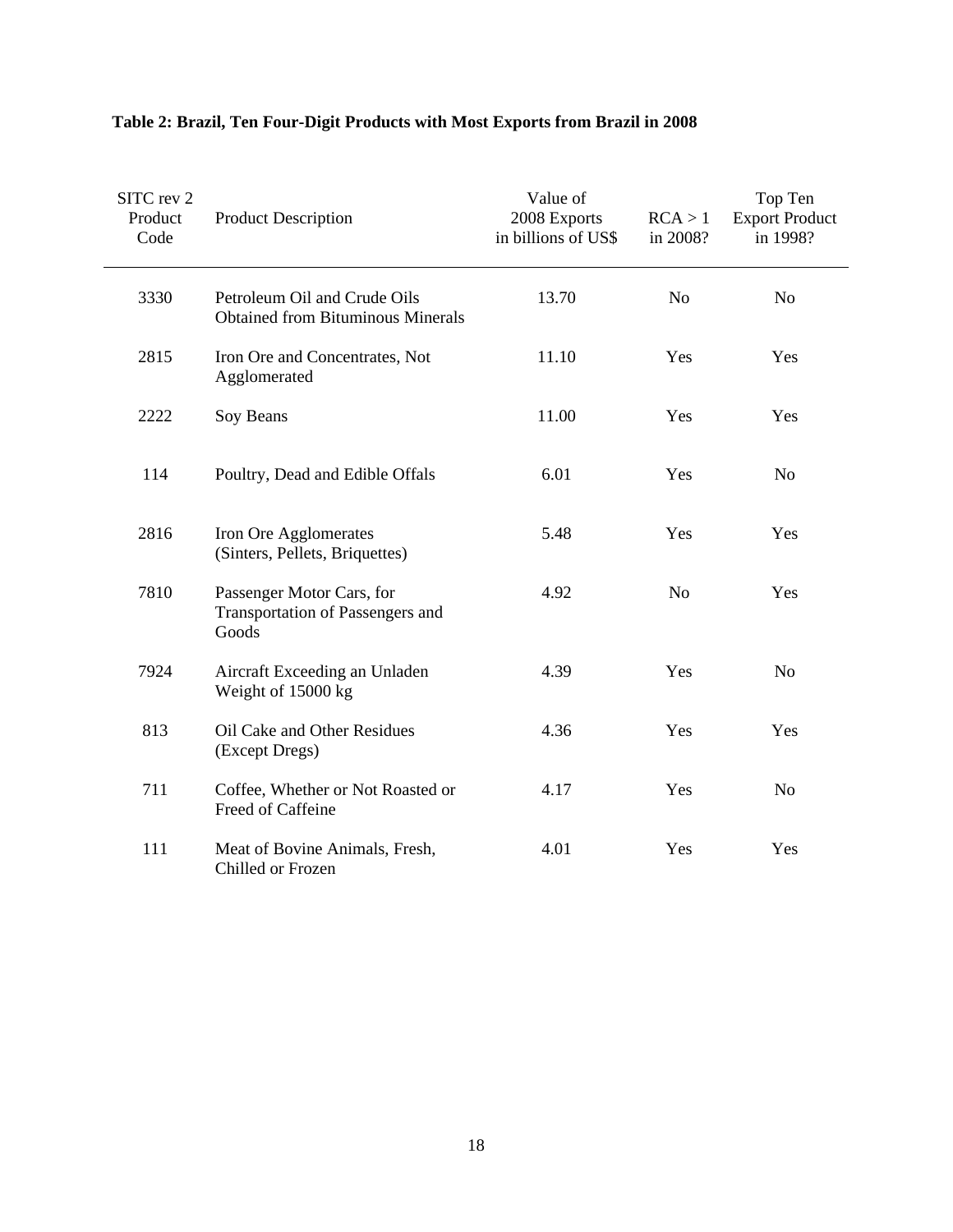### **Table 3: Logit Models of the Probability of New RCA Products in 2008**

| <b>Explanatory Variables</b>             | Model 1                | Model 2                 | Model 3                 | Model 4                 |
|------------------------------------------|------------------------|-------------------------|-------------------------|-------------------------|
| $ln D_{cp,1998}$                         | $-9.679$<br>$(0.371)*$ | $-11.210$<br>$(0.348)*$ | $-1.889$<br>$(0.102)$ * | $-1.992$<br>$(0.101)$ * |
| $ln\ \overline{D}_{c.1998}$              | 8.943<br>$(0.422)*$    | 10.665<br>$(0.404)*$    |                         |                         |
| $ln N_{c,1998}$                          | $-0.623$<br>$(0.043)*$ | $-0.648$<br>$(0.042)*$  |                         |                         |
| $ln k_{0p,1998}$                         | 0.348<br>$(0.033)*$    |                         | 0.662<br>$(0.032)*$     |                         |
| Constant                                 | 0.349<br>(0.282)       | 1.509<br>$(0.262)*$     | $-4.523$<br>$(0.091)$ * | $-2.675$<br>$(0.025)*$  |
| Number of Observations                   | 63,101                 | 63,101                  | 63,101                  | 63,101                  |
| Sum of the<br><b>Absolute Deviations</b> | 10,120                 | 10,136                  | 10,238                  | 10,313                  |
| <b>AIC</b>                               | 36,824                 | 36,938                  | 37,419                  | 37,920                  |

Dependent Variable:  $A_{cp,2008}$ 

Note: Robust standard errors in parentheses.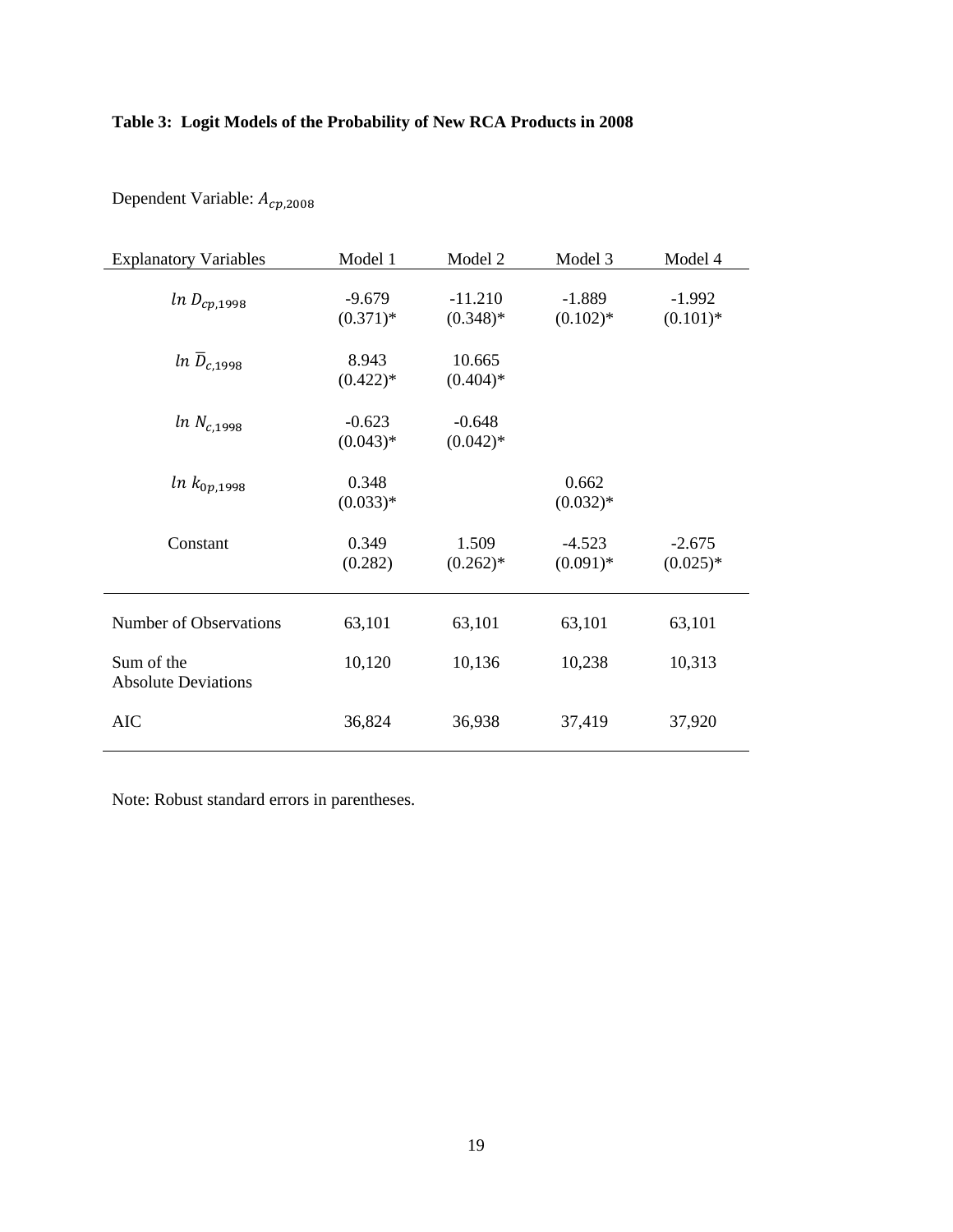### **Table 4: Group Averages of the Estimates Probabilities**

|                                                         | Model 1 | Model 2 | Model 3 | Model 4 |
|---------------------------------------------------------|---------|---------|---------|---------|
| <b>All Countries</b>                                    |         |         |         |         |
| Products in which the<br>country gained an RCA          | 0.0959  | 0.0928  | 0.1081  | 0.1020  |
| Products in which the<br>country did not<br>gain an RCA | 0.0824  | 0.0811  | 0.0981  | 0.0995  |
| P-Value of<br>Difference in<br><b>Group Means</b>       | 0.0005  | 0.0001  | 0.0211  | 0.0001  |
| <b>Brazil Only</b>                                      |         |         |         |         |
| Products in which Brazil<br>gained an RCA               | 0.1149  | 0.1135  | 0.1046  | 0.0980  |
| Products in which Brazil<br>did not gain an RCA         | 0.0882  | 0.0883  | 0.0896  | 0.0899  |
| P-Value of<br>Difference in<br><b>Group Means</b>       | 0.0000  | 0.0000  | 0.0000  | 0.0000  |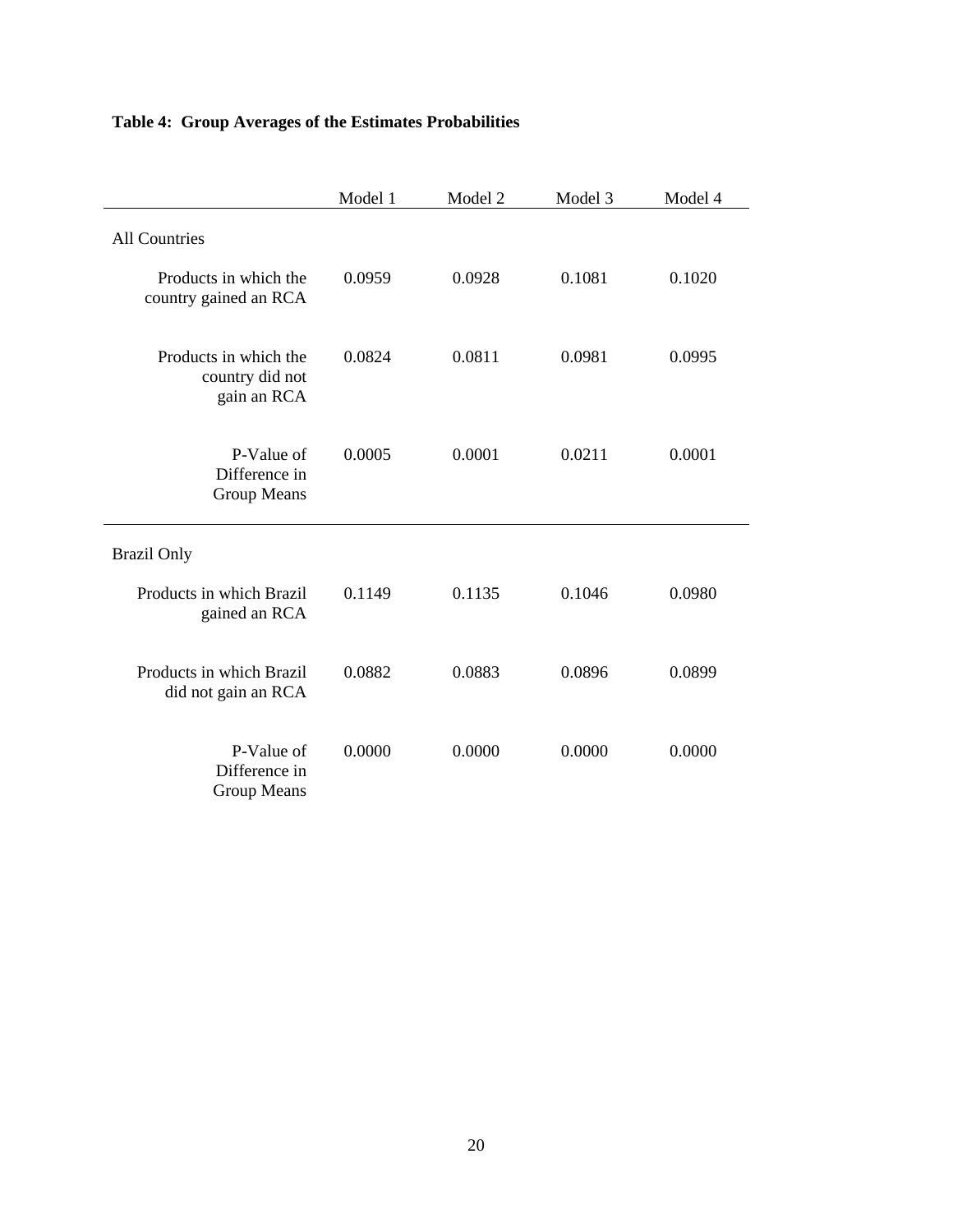| SITC rev 2<br>Sectors                                  | Description                                                     | Mean  | Standard<br>Deviation |  |
|--------------------------------------------------------|-----------------------------------------------------------------|-------|-----------------------|--|
| $\boldsymbol{0}$                                       | Food and Live<br>Animals                                        | 0.101 | 0.019                 |  |
| $\mathbf{1}$                                           | Beverages and<br>Tobacco                                        | 0.083 | 0.018                 |  |
| $\overline{2}$                                         | Crude Materials,<br>Inedible, Except Fuel                       | 0.087 | 0.025                 |  |
| 3                                                      | <b>Mineral Fuels</b>                                            | 0.081 | 0.028                 |  |
| $\overline{4}$                                         | Animal and<br>Vegetable Oils                                    | 0.078 | 0.020                 |  |
| 5                                                      | Chemicals                                                       | 0.064 | 0.022                 |  |
| 6                                                      | Non-Machinery<br><b>Manufactured Goods</b>                      | 0.073 | 0.020                 |  |
| $\tau$                                                 | Machinery and<br>Equipment                                      | 0.055 | 0.013                 |  |
| 8                                                      | Miscellaneous<br><b>Manufactured Goods</b>                      | 0.067 | 0.019                 |  |
| Products in which the United<br>States had RCA in 2008 |                                                                 | 0.073 | 0.024                 |  |
|                                                        | Products in which the United<br>States did not have RCA in 2008 | 0.070 | 0.023                 |  |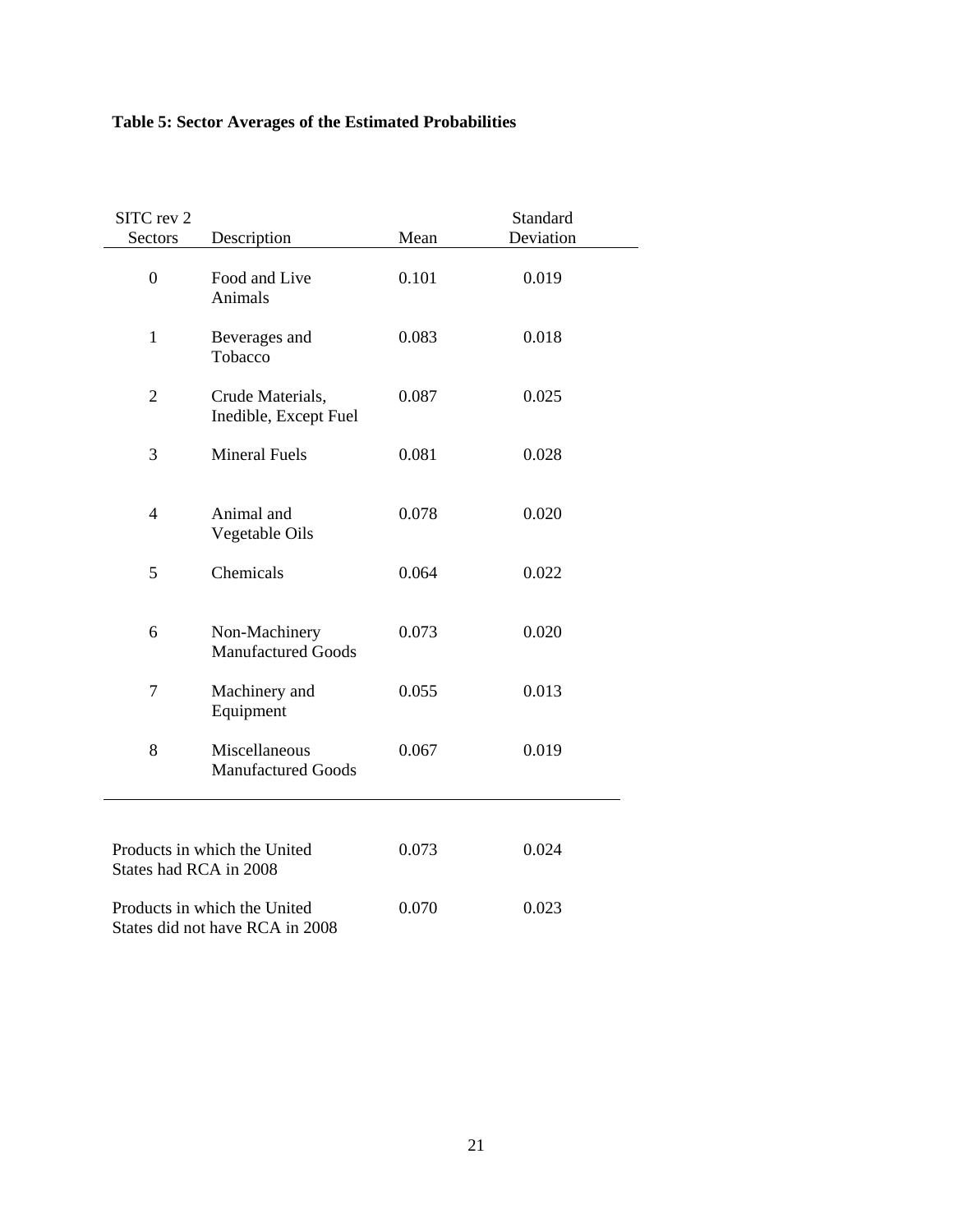| Rank           | <b>SITC Revision 2</b><br>Division | <b>Product Description</b>                | <b>Estimated Probability</b><br>of Gaining an RCA<br>After 2008 |
|----------------|------------------------------------|-------------------------------------------|-----------------------------------------------------------------|
| 1              | 3330                               | Petroleum Oils and Crude Oils             | 0.1522                                                          |
| $\overline{2}$ | 2225                               | <b>Sesame Seeds</b>                       | 0.1421                                                          |
| 3              | 360                                | Crustaceans and Mollusks, Fresh           | 0.1393                                                          |
| 4              | 342                                | Fish, Frozen (Excluding Fillets)          | 0.1385                                                          |
| 5              | 5721                               | Propellant Powders and Other Preparations | 0.1343                                                          |
| 6              | 2879                               | Ores and Non-Ferrous Minerals             | 0.1339                                                          |
| 7              | 459                                | Buckwheat, Millet, Canary Seed            | 0.1339                                                          |
| 8              | 542                                | Beans, Peas, Lentils                      | 0.1327                                                          |
| 9              | 6612                               | <b>Portland Cement</b>                    | 0.1310                                                          |
| 10             | 615                                | Molasses                                  | 0.1309                                                          |

**Table 6: Products with the Ten Highest Probabilities That Brazil Will Gain an RCA After 2008**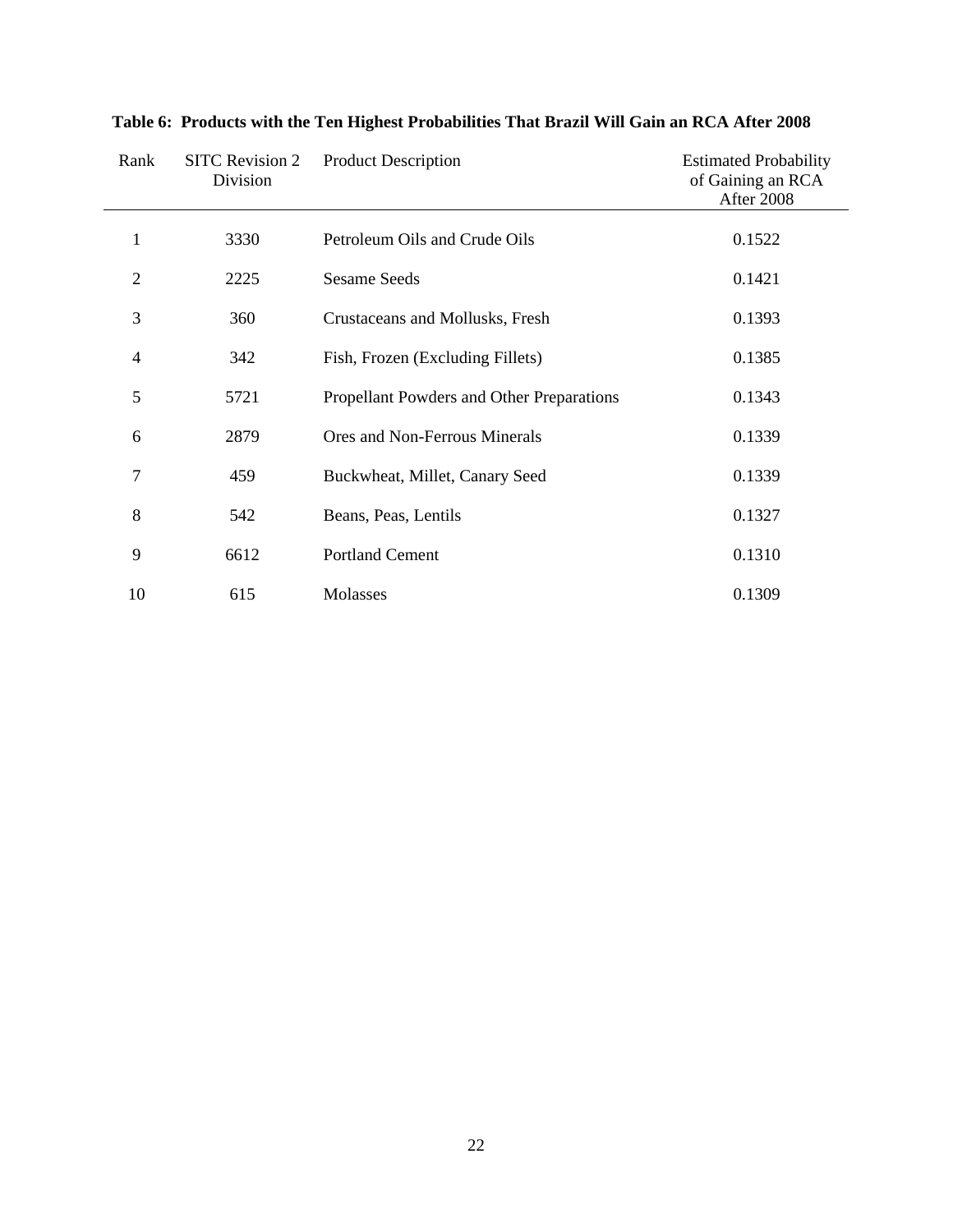### **Table 7: Comparison of Logit Models with Different Export Data**

| <b>Explanatory Variables</b>             | <b>Using Total Exports</b><br>(from Table 3) | <b>Using Exports</b><br>to the United States |
|------------------------------------------|----------------------------------------------|----------------------------------------------|
| $ln\ D_{cp,1998}$                        | $-9.679$<br>$(0.371)*$                       | $-6.830$<br>$(0.420)*$                       |
| $ln\ \overline{D}_{c,1998}$              | 8.943<br>$(0.422)*$                          | 5.648<br>$(0.506)*$                          |
| $ln N_{c,1998}$                          | $-0.623$<br>$(0.043)*$                       | $-0.479$<br>$(0.034)*$                       |
| $ln k_{0p,1998}$                         | 0.348<br>$(0.033)*$                          | 0.001<br>(0.034)                             |
| Constant                                 | 0.349<br>(0.282)                             | 0.452<br>$(0.201)*$                          |
| Number of Observations                   | 63,101                                       | 33,472                                       |
| Sum of the<br><b>Absolute Deviations</b> | 10,120                                       | 6,601                                        |
| <b>AIC</b>                               | 36,824                                       | 23,113                                       |

Dependent Variable:  $A_{cp,2008}$ 

Note: Robust standard errors in parentheses.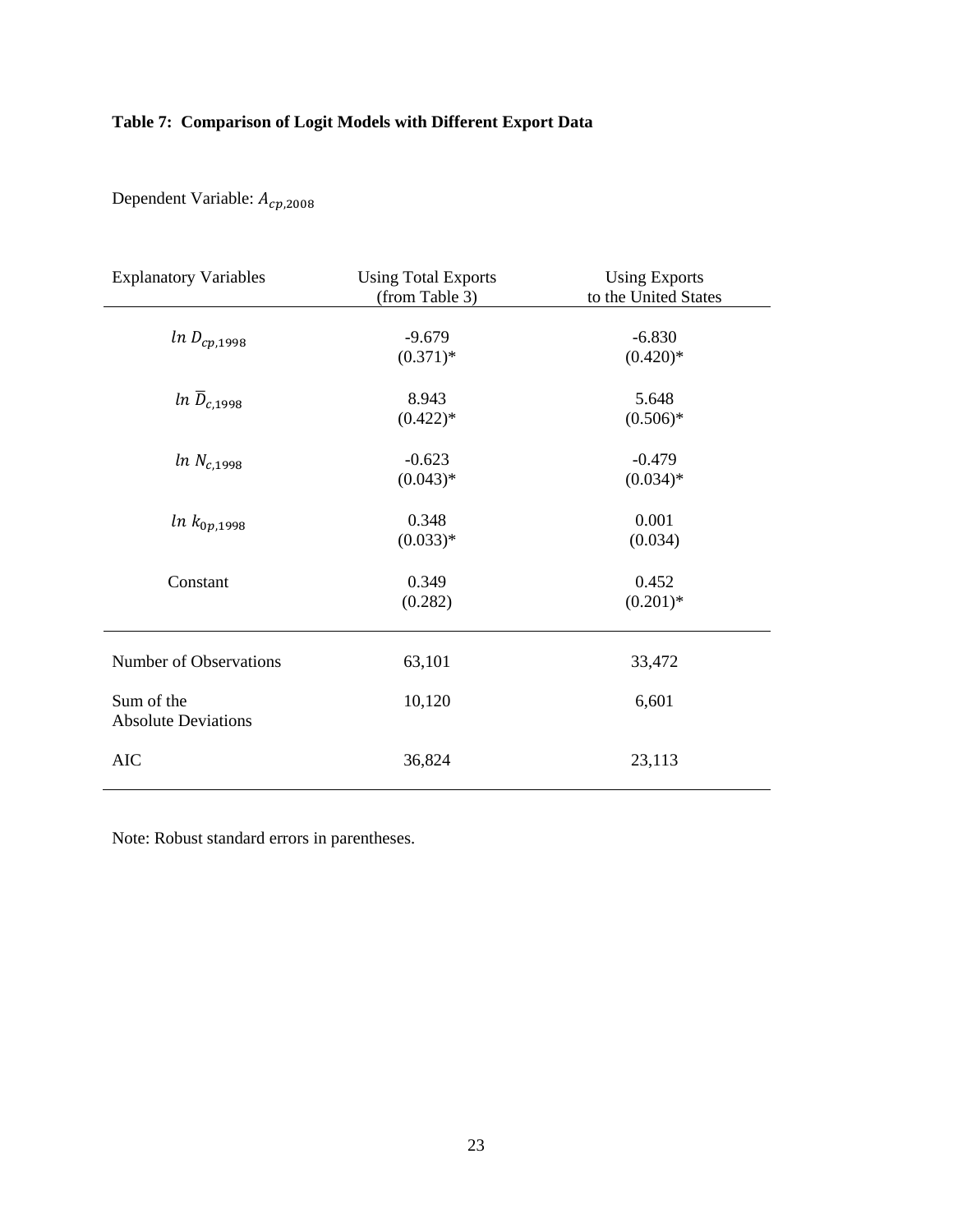| SITC rev 2<br><b>Sectors</b> | Description                                | Average<br>Probabilities for<br>Model of Total<br><b>Exports</b><br>(from Table 5) | Average<br>Probabilities<br>for Model of<br>Exports to the<br><b>United States</b> |
|------------------------------|--------------------------------------------|------------------------------------------------------------------------------------|------------------------------------------------------------------------------------|
| $\overline{0}$               | Food and Live<br>Animals                   | 0.101                                                                              | 0.093                                                                              |
| $\mathbf{1}$                 | Beverages and<br>Tobacco                   | 0.083                                                                              | 0.094                                                                              |
| $\overline{2}$               | Crude Materials,<br>Inedible, Except Fuel  | 0.087                                                                              | 0.086                                                                              |
| 3                            | <b>Mineral Fuels</b>                       | 0.081                                                                              | 0.080                                                                              |
| 4                            | Animal and<br>Vegetable Oils               | 0.078                                                                              | 0.082                                                                              |
| 5                            | Chemicals                                  | 0.064                                                                              | 0.087                                                                              |
| 6                            | Non-Machinery<br><b>Manufactured Goods</b> | 0.073                                                                              | 0.086                                                                              |
| 7                            | Machinery and<br>Equipment                 | 0.055                                                                              | 0.080                                                                              |
| 8                            | Miscellaneous<br><b>Manufactured Goods</b> | 0.067                                                                              | 0.081                                                                              |

### **Table 8: Probability of Gaining an RCA after 2008 for Brazil, by Sector**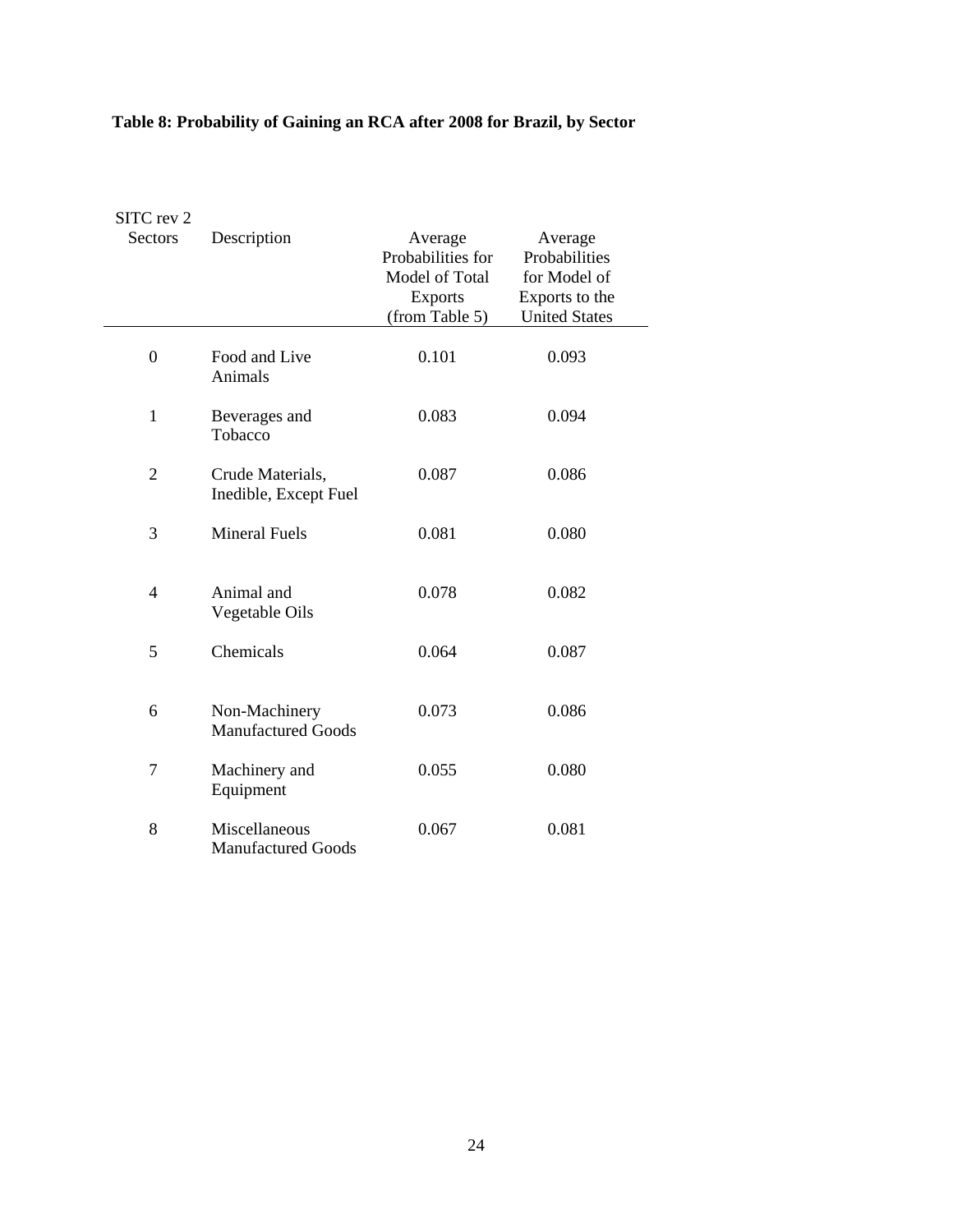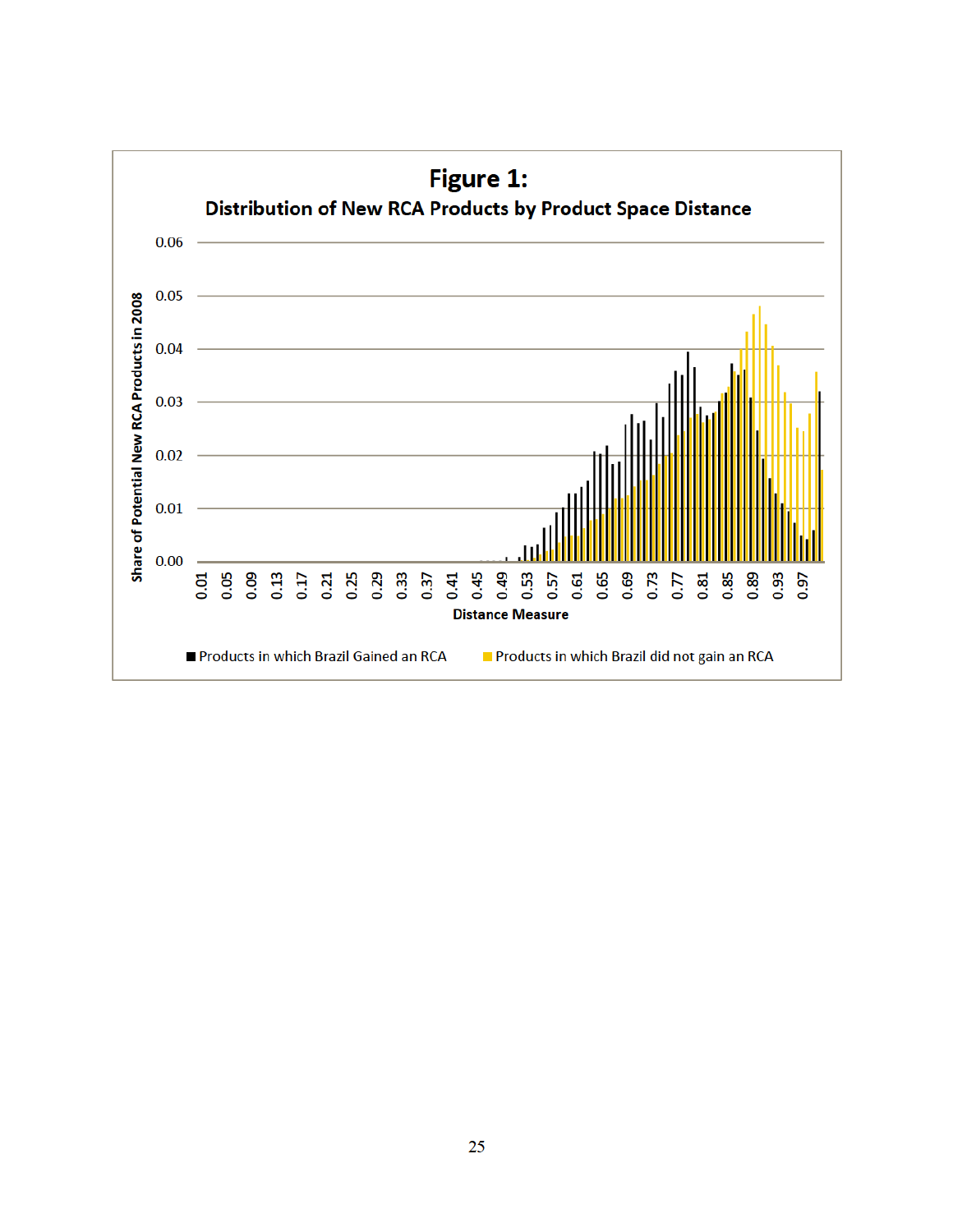